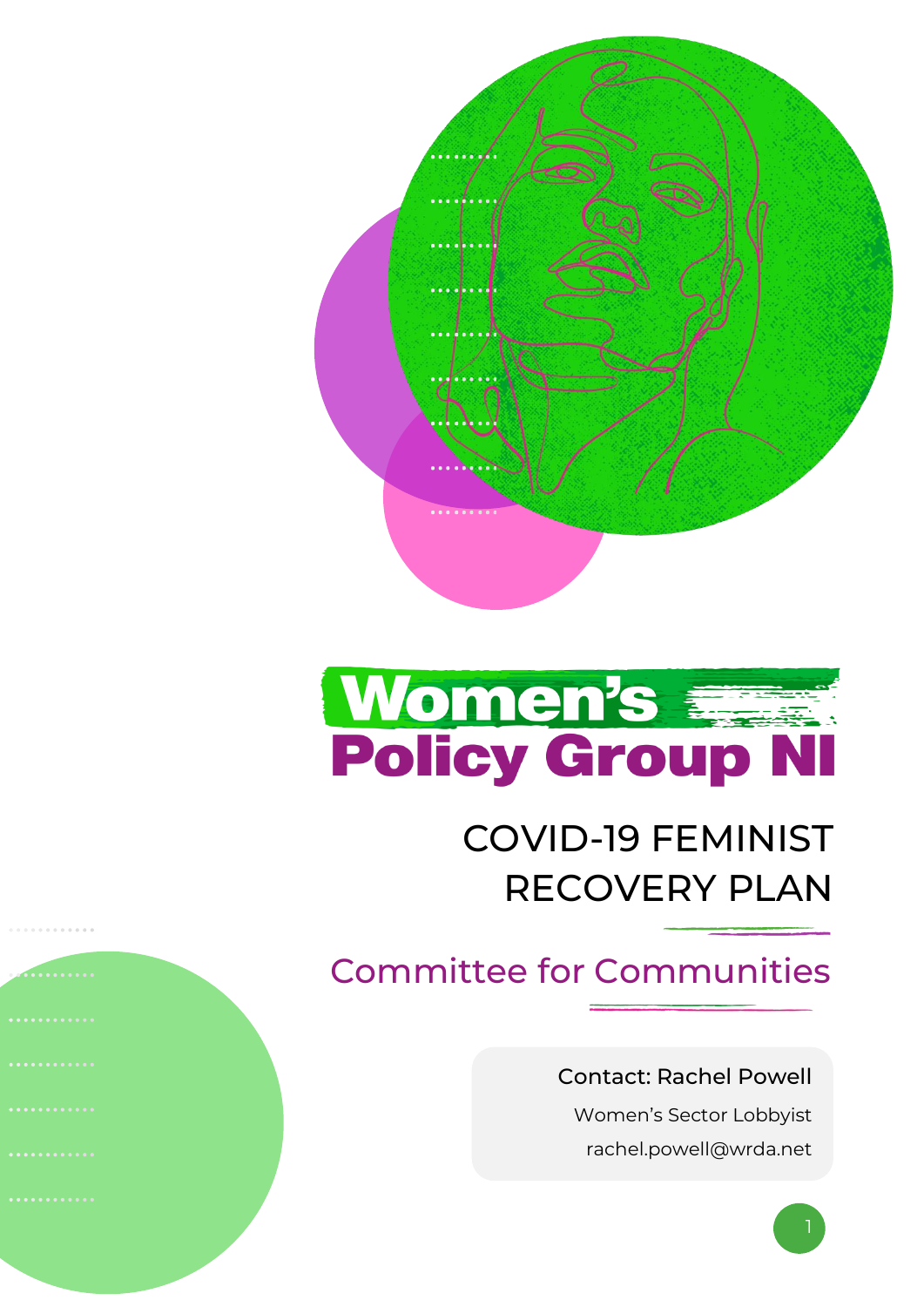## Contents

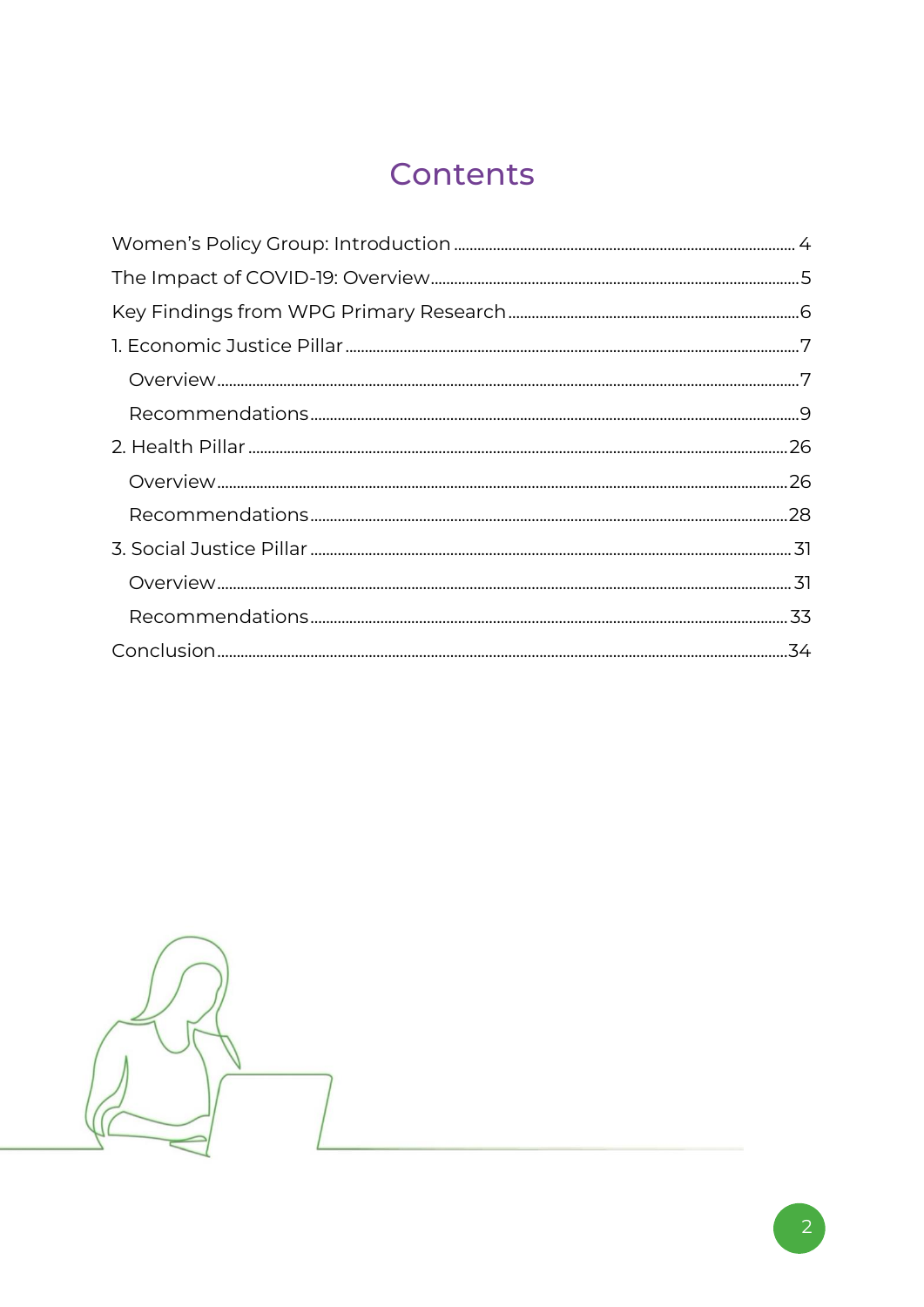#### Abstract

The recommendations contained in this report are specific to the Department for Communities.

Although some recommendations in this report are currently within the remit of other departments (e.g. Childcare is DE, Mental Health is DoH, Green Economy is DEARA), we believe that an inter-departmental approach is essential to tackling the issues raised in this report.

Therefore, we have included some recommendations that, while under the remit of another department, should be brought to the attention of the Department for Communities.

We appreciate that the Department for Communities remit is broad and that it is undertaking work on the social inclusion strategies, but we need to ensure that the Department has all of the relevant evidence, regarding these strategies, from the Feminist Recovery Plan.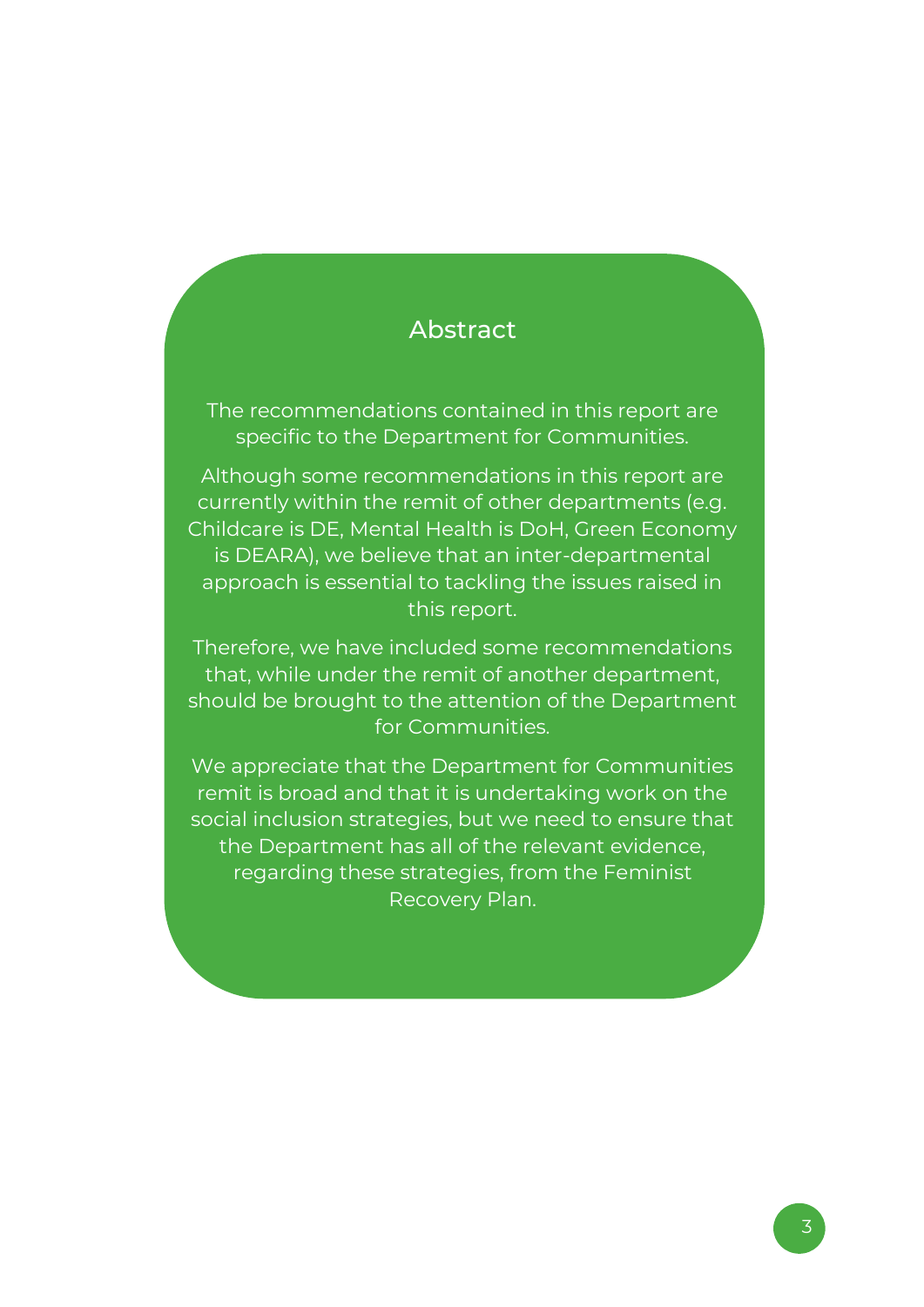

# <span id="page-3-0"></span>Women's Policy Group: Introduction

The Women's Policy Group (WPG) is a platform for women working in policy and advocacy roles in different organisations to share their work and speak with a collective voice on key issues. It is made up of women from trade unions, grassroots women's organisations, women's networks, feminist campaigning organisations, LGBT+ organisations, migrant groups, support service providers, NGOs and human rights and equality organisations.

The WPG uses our group expertise to lobby to influence the development and implementation of policies affecting women. The WPG is endorsed as a coalition of expert voices that advocates for women in Northern Ireland on a policy level. This group has collective expertise on protected characteristics and focus on identifying the intersectional needs of all women; in line with international human rights mechanisms.

The WPG launched the original Feminist Recovery Plan (FRP) in 2020<sup>1</sup>, which provided a comprehensive overview of the severe impact of the pandemic on groups from protected characteristics, particularly women. The WPG provided additional and updated evidence and recommendations in its relaunched WPG Feminist Recovery Plan, published in July 2021<sup>2</sup>. This relaunched version was accompanied by a supplementary research report, based on findings from WPG primary research, titled "Putting Women's Voices at the Core."<sup>3</sup> The Feminist Recovery Plan covers a wide range of topics and these are organised under the following pillars: Economic Justice, Health, Social Justice, Cultural Pillar, Brexit and a Bill of Rights for Northern Ireland and International Best Practice.

<sup>&</sup>lt;sup>1</sup> Women's Policy Group (2020) [WPG COVID-19 Feminist Recovery Plan.](https://wrda.net/wp-content/uploads/2020/07/WPG-NI-Feminist-Recovery-Plan-2020.pdf)

<sup>&</sup>lt;sup>2</sup> Women's Policy Group (2021) [WPG COVID-19 Feminist Recovery Plan: Relaunch](https://wrda.net/wp-content/uploads/2021/07/WPG-COVID-19-Feminist-Recovery-Plan-Relaunch-One-Year-On.pdf) - One [Year On.](https://wrda.net/wp-content/uploads/2021/07/WPG-COVID-19-Feminist-Recovery-Plan-Relaunch-One-Year-On.pdf)

<sup>3</sup> Women's Policy Group (2021) WPG COVID-19 Feminist Recovery Plan Supplementary Research Report: [Putting Women's Voices at the Core.](https://wrda.net/wp-content/uploads/2021/07/WPG-Feminist-Recovery-Plan-Research-Report-Womens-Voices-at-the-Core.pdf)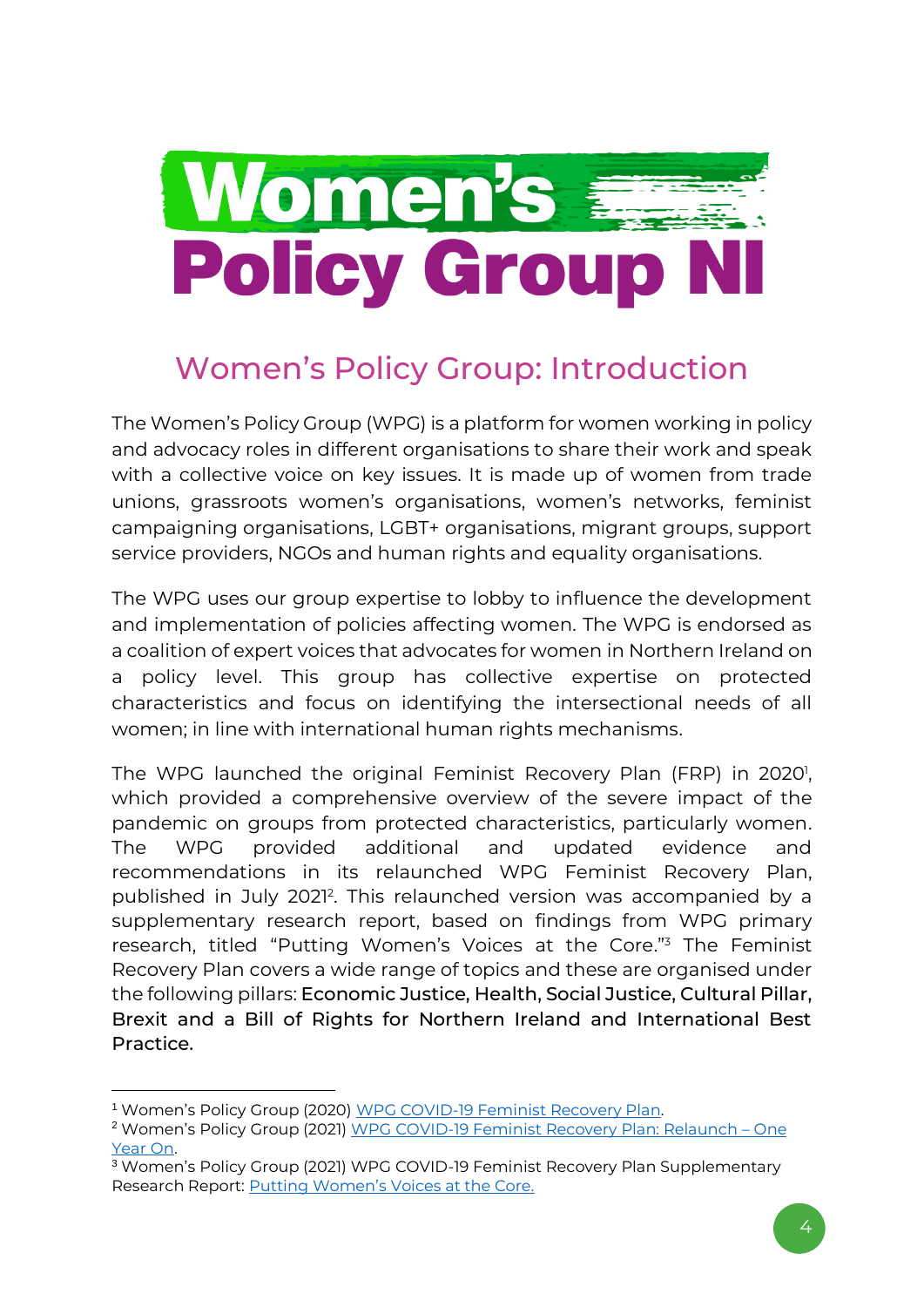### The Impact of COVID-19: Overview

<span id="page-4-0"></span>The ongoing COVID-19 pandemic has created an unprecedented challenge across the UK. It has put in sharp focus the value and importance of care work, paid and unpaid, and highlighted the essential nature of often precarious and almost always low paid retail work. Women undertake the majority of this work, and women will bear a particular brunt of this crisis; economically, socially and in terms of health. The crisis affects men and women differently, and in many cases deepens the inequalities women experience on an everyday basis<sup>4</sup>. The emergency action required, and any recovery programme put in place, must meaningfully take into consideration the institutionalised inequalities that exist within Northern Ireland and co-develop a roadmap forward with the communities affected.

The impact of the COVID-19 pandemic is worsened for women from particular backgrounds, for instance, black and minority ethnic women, disabled women, women with caring responsibilities, and LGBTQI+ women. Commitments to introduce a number of strategies to protect marginalised groups were upheld during the year, with work initiated on a suite of social inclusion strategies including a gender equality strategy, an LGBTQI+ strategy, an anti-poverty strategy and a strategy on disability<sup>5</sup>. In addition, Invest NI published a call for evidence for a new Investment Strategy<sup>6</sup>. However, these crucial strategies remain outstanding.

<span id="page-4-1"></span>

<sup>4</sup> See Women's Resource and Development Agency Reports on Gender Inequality in NI in 202[0](https://wrda.net/wp-content/uploads/2020/02/Gender-Inequality-in-Northern-Ireland.pdf) [https://bit.ly/3zS2WET;](https://bit.ly/3zS2WET) Brexit and the Impact on Women in N[I](https://wrda.net/2019/10/18/brexit-and-the-impact-on-women-in-northern-ireland/) 2019 [https://bit.ly/3gWjO51;](https://bit.ly/3gWjO51) Disabled Women and Discriminatio[n](https://wrda.net/2019/11/18/disabled-women-and-discrimination-facts-we-need-you-to-know/) 201[9 https://bit.ly/3qktuKC;](https://bit.ly/3qktuKC)  Childcare: A Women's Issue [https://bit.ly/3j2tnlz.](https://bit.ly/3j2tnlz)

<sup>5</sup> Details available on the Department for Communities website, [Social Inclusion](https://www.communities-ni.gov.uk/topics/social-inclusion) section

<sup>6</sup> Strategic Investment Board for Northern Ireland (2020) [The new Investment Strategy](https://sibni.org/home/investment-strategy-isni/)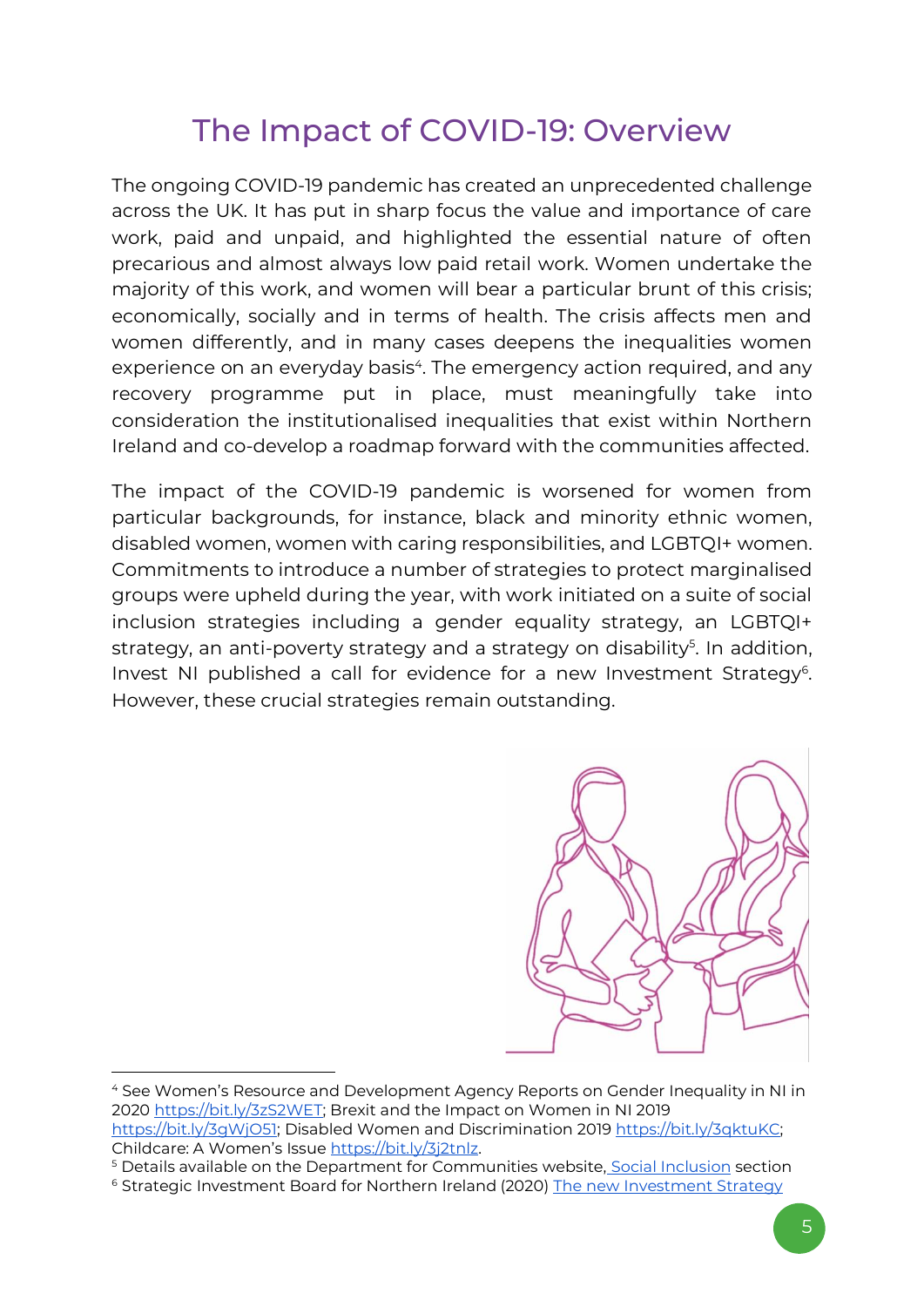# Key Findings from WPG Primary Research

As part of the relaunch of the WPG Feminist Recovery Plan in July 2021, the Women's Policy Group undertook primary research to explore the impact of the pandemic on women in Northern Ireland. This research included conducting one-to-one interviews and launching a survey that invited anonymous written submissions on the topic of experiences during the pandemic.

In total, over 150 women contributed to this research. The findings from this research paint a stark picture of women's experiences in Northern Ireland relating to health, employment, poverty, disability, racism, care work, violence against women and more.

#### Key findings from survey:

- 82.1% of respondents said that their mental health had declined during the pandemic,
- 81.1% of respondents who designated as carers said that their caring responsibilities had increased during the pandemic,
- 58.4% of respondents had experienced either one or multiple of the following: domestic abuse, stalking, harassment, hate crime and assault,
- 57.9% of respondents said that their physical health had declined during the pandemic
- 92.3% of respondents who attended school in Northern Ireland said they did not feel they had received an adequate relationships and sexuality education (RSE),
- 50% of respondents from an ethnic minority community said that they had experienced issues in attempting to access health services,
- 65.8% of respondents from a rural area described their internet connection as 'not stable',
- 98.5% of respondents said that they would or might support the introduction of a Bill of Rights for Northern Ireland,
- 55.1% of respondents said that they were concerned about the impact of Brexit on women's rights in Northern Ireland.

Our full primary research findings are available in the supplementary WPG Feminist Recovery Plan report: Putting Women's Voices at the Core.<sup>7</sup>

<sup>7</sup> Women's Policy Group (2021) WPG COVID-19 Feminist Recovery Plan Supplementary Research Report: [Putting Women's Voices at the Core.](https://wrda.net/wp-content/uploads/2021/07/WPG-Feminist-Recovery-Plan-Research-Report-Womens-Voices-at-the-Core.pdf)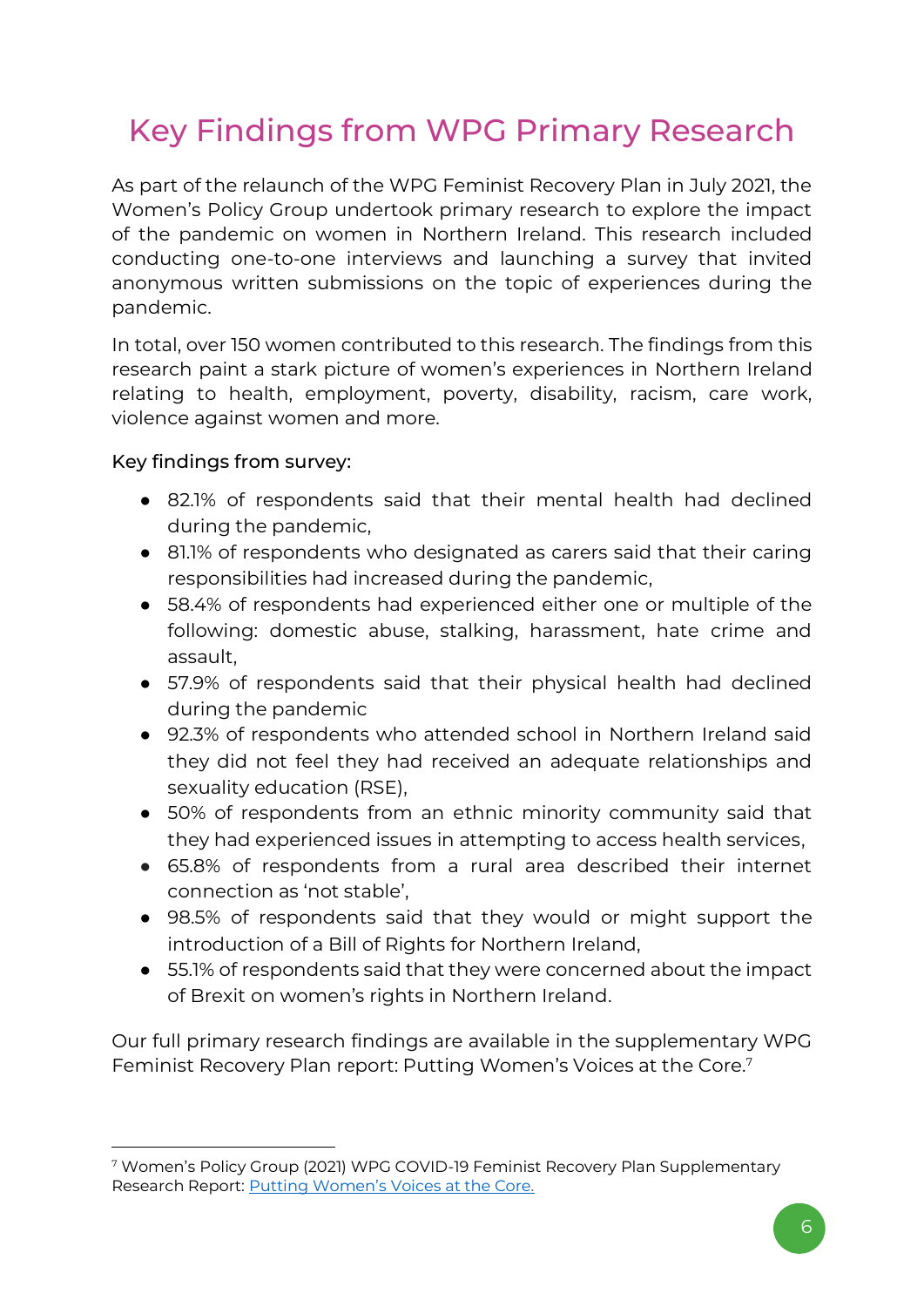### 1. Economic Justice Pillar

### <span id="page-6-1"></span><span id="page-6-0"></span>**Overview**

The Economic Justice Pillar of the WPG COVID-19 Feminist Recovery Plan highlights the disproportionate economic impact of the pandemic on women, and illustrates how this impact has been exacerbated by preexisting gender inequalities in our society. This includes an exploration of its impact on women's employment, the gender pay gap, flexible working, parental leave, discrimination, care work, occupational segregation, women's poverty, universal credit, women's debt, welfare mitigations, childcare, rural women, climate justice and the economic impacts of paramilitarism. This pillar offers a wide-ranging evidence base which addresses these topics at the international, UK and Northern Ireland levels.

Women are more likely than men to be employed in precarious, low-paid and part-time work. The Irish Congress of Trade Unions (ICTU) has identified workers in food manufacturing, residential care, and workplace cleaning as being especially vulnerable to low pay<sup>8</sup>, with women in those sectors being particularly vulnerable. Women are disproportionately represented in sectors such as the care and childcare sector, the hospitality sector and the retail sector. These sectors have been particularly hard hit by the pandemic, causing women to have been furloughed at higher rates than men<sup>9</sup>.

Substantive gender segregation remains in the labour market, with men continuing to dominate in traditionally male-dominated sectors such as manufacturing, construction and STEM. When the income of men and women across occupations ranging from the lowest hourly paid to the highest hourly paid is examined, it is apparent that women dominate in the low paid occupations. Whilst the overall gender pay gap is the lowest in the UK, women still earn on average around 9.6% less than men in Northern Ireland<sup>10</sup>. Having one or more children reduces a woman's likelihood of being in a permanent, full-time job by almost one-third, with only 45% of women with one or more children working in a permanent, full-time job $\rm ^{\text{\tiny{II}}}$ .

Research has shown that women are more likely to care for children and other family members, either in addition to their work, or instead of paid

<sup>&</sup>lt;sup>8</sup> See ICTU 'No Going Back' (2020): <https://bit.ly/3h1Uwm5>

<sup>9</sup> UK Government Coronavirus Job Retention Scheme Statistics October 2020: <https://bit.ly/3xOfoUi>

<sup>&</sup>lt;sup>10</sup> See PWC (2020)[: https://pwc.to/3xYZXsT](https://pwc.to/3xYZXsT)

<sup>&</sup>lt;sup>11</sup> Gender Equality Strategy Expert Advisory Panel Report (March 2021): <https://bit.ly/2SRZcmu>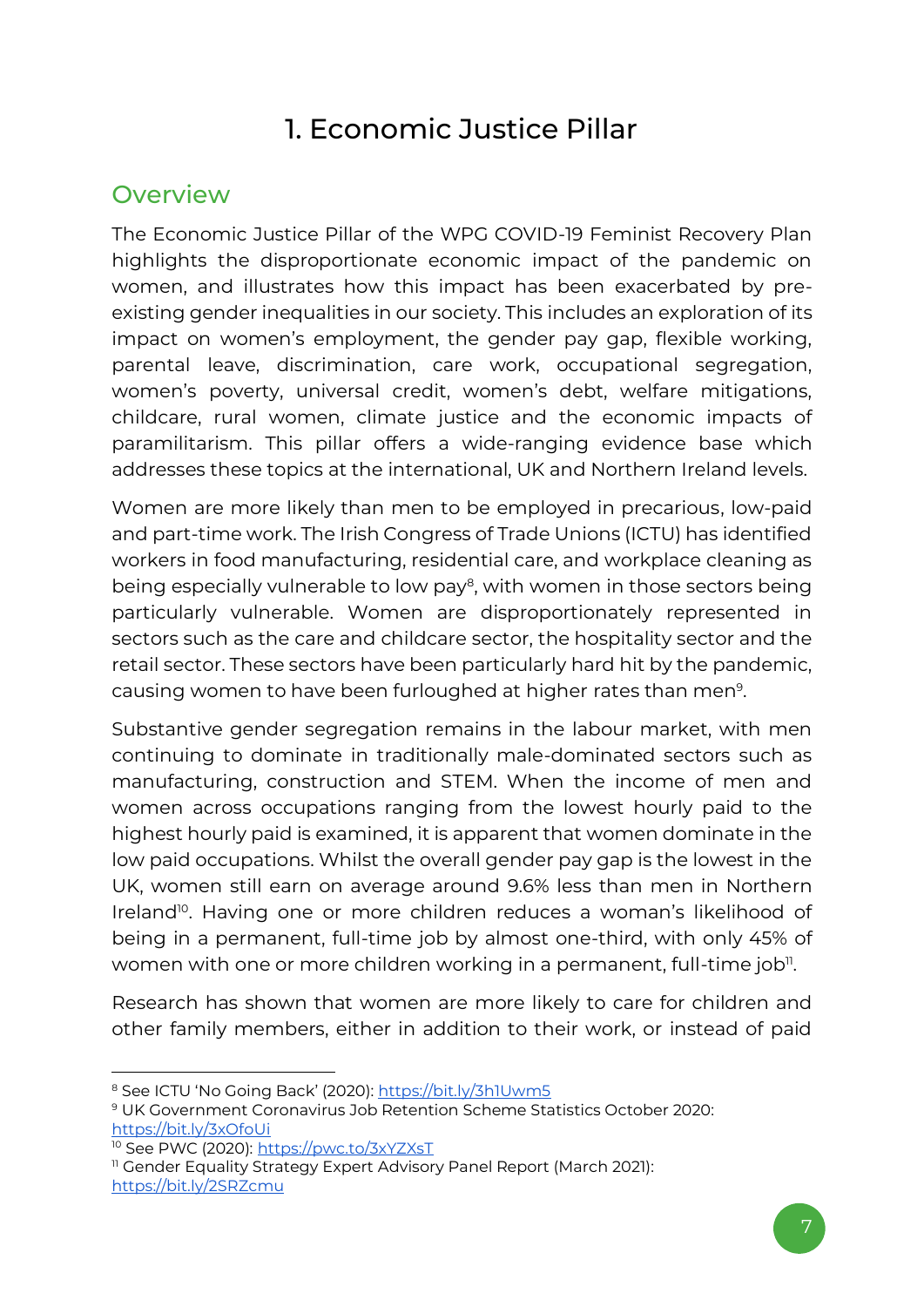work. Roughly 30% of all women aged 16-64 are considered 'economically inactive' compared to 22% of men; 34% of these women are considered inactive due to family and home commitments. Conversely, looking after family and the home is the least common reason for male economic inactivity (only 6%).

Gender inequality is amplified for women in rural areas due to Access Poverty<sup>12</sup>. The accessibility of education, training, work and childcare provision and the cost and availability of public transport are factors in determining women's participation in the labour market; particularly in rural areas<sup>13</sup>. Northern Ireland still does not have a childcare strategy, despite commitments in the New Decade, New Approach agreement. The childcare sector is one facing a sustainability crisis and deep gender segregation.

Women are also more likely to be recipients of social welfare, including universal credit and child tax benefits, and are more likely to be single parents. Women have lower financial wellbeing, have fewer retirement plans and smaller pension pots than men as well as being less likely to save regularly (56%) compared to men (63%).<sup>14</sup> More women (52%) have never put their money into an investment product compared to 37% of men.<sup>15</sup> These factors mean that women are more vulnerable to poverty and debt. Job losses and the need to provide increasing levels of unpaid care as a result of the pandemic are likely to increase poverty and dependence on social security benefits, especially for women.

The Northern Ireland Gender Equality Strategy Expert Advisory Panel Report<sup>16</sup>, released in March 2021, provides a comprehensive overview of key indicators of women's economic standing in Northern Ireland and the urgent need for gender disaggregated data by official agencies. The Executive's failure to acknowledge or take steps to mitigate the disproportionate impact of the pandemic on women, to date, suggests that women will bear the brunt of this crisis, as was the case following the financial crisis in 20081718. It is crucial both for women's wellbeing, and longterm economic recovery, that policy decisions to follow the pandemic do not further harm women's economic standing.

<sup>&</sup>lt;sup>12</sup> Tackling Rural Poverty and Social Isolation, DAERA

<sup>&</sup>lt;sup>13</sup> Rural Women's Manifesto Rural Women Speak NIRWN June 2015

<sup>14</sup> Money & Pensions Service[, https://bit.ly/3gUWogo](https://bit.ly/3gUWogo)

 $15$  Ibid

 $16$  Ibid (n4).

<sup>&</sup>lt;sup>17</sup> Estimating the gender impact of tax and benefit changes, Richard Cracknell, Richard Keen, Commons Briefing Papers SN06758, December 2017<https://bit.ly/3wQvrRN> <sup>18</sup> Impact of Ongoing Austerity: Women's Perspectives, Women's Regional Consortium, March 2019<https://bit.ly/35OWtge>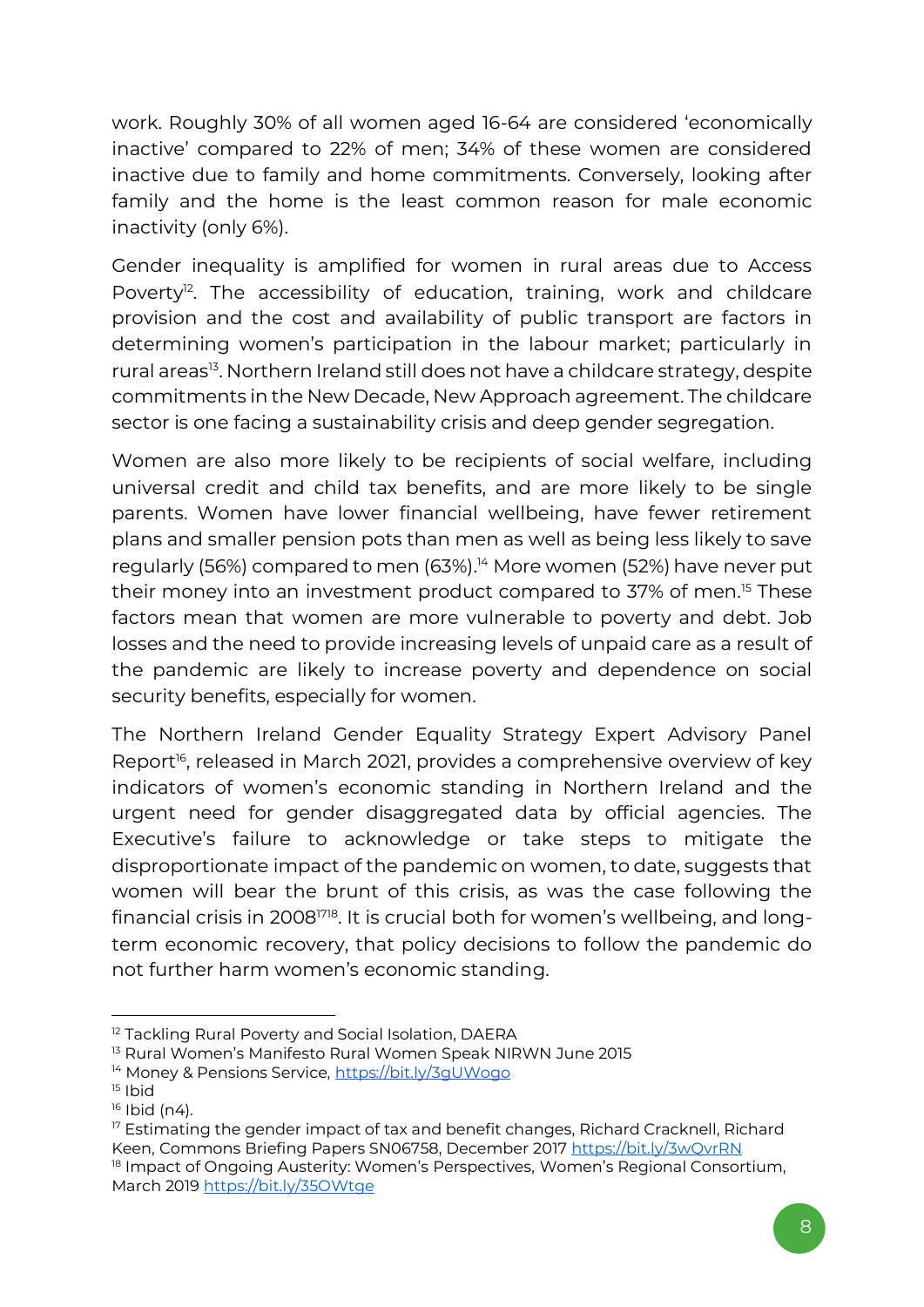### <span id="page-8-0"></span>Recommendations

1.1 Women's Employment and Gender Pay Gap Reporting

- Include financial penalties for employers who flout the law by failing to report gender pay gap data.
- Require employers to provide a narrative as to how the gender pay gap has arisen and an action plan as to how they are going to tackle it.
- Require reporting for all employers of 10 or more employees.
- Require reporting on pay gaps on grounds of disability and race.
- Ban pay secrecy clauses in contracts so that workers can discuss pay.
- Require information for job evaluation for the purpose of establishing equal pay for equal work.
- Make all employers produce pay information (audits) and annual action plans on pay equality.
- Support unions to negotiate with employers to tackle the pay gap.
- Require job advertisements to include the pay scale.
- Prevent employers hiding behind privacy, data protection or administrative burden to avoid pay transparency.
- Ensure transparency for the whole pay package including benefits, bonuses, pensions, allowances etc.
- Impose sanctions on employers who do not take action.
- Maternity pay should be paid at earnings related rate and both maternity leave and earnings-related pay should be available with eligibility restrictions removed.
- A change in the law so that employers must publish flexible working options in job adverts or justify why the job can't be done flexibly.
- A right for successful candidates to take up the advertised flexibility from day one.
- All workers to get the right to request flexible working at any stage in their employment.
- Introduce a formal "right to return" to the original working pattern at the end of an agreed period where the flexible working arrangements are limited in duration, and a right to request to return to the original pattern earlier in the event of a change of circumstances.
- An appeal process should be introduced that allows individuals and their trade union to scrutinise and challenge the reasons given for rejecting a request.
- Parental leave should be available for all workers and should be a day one right.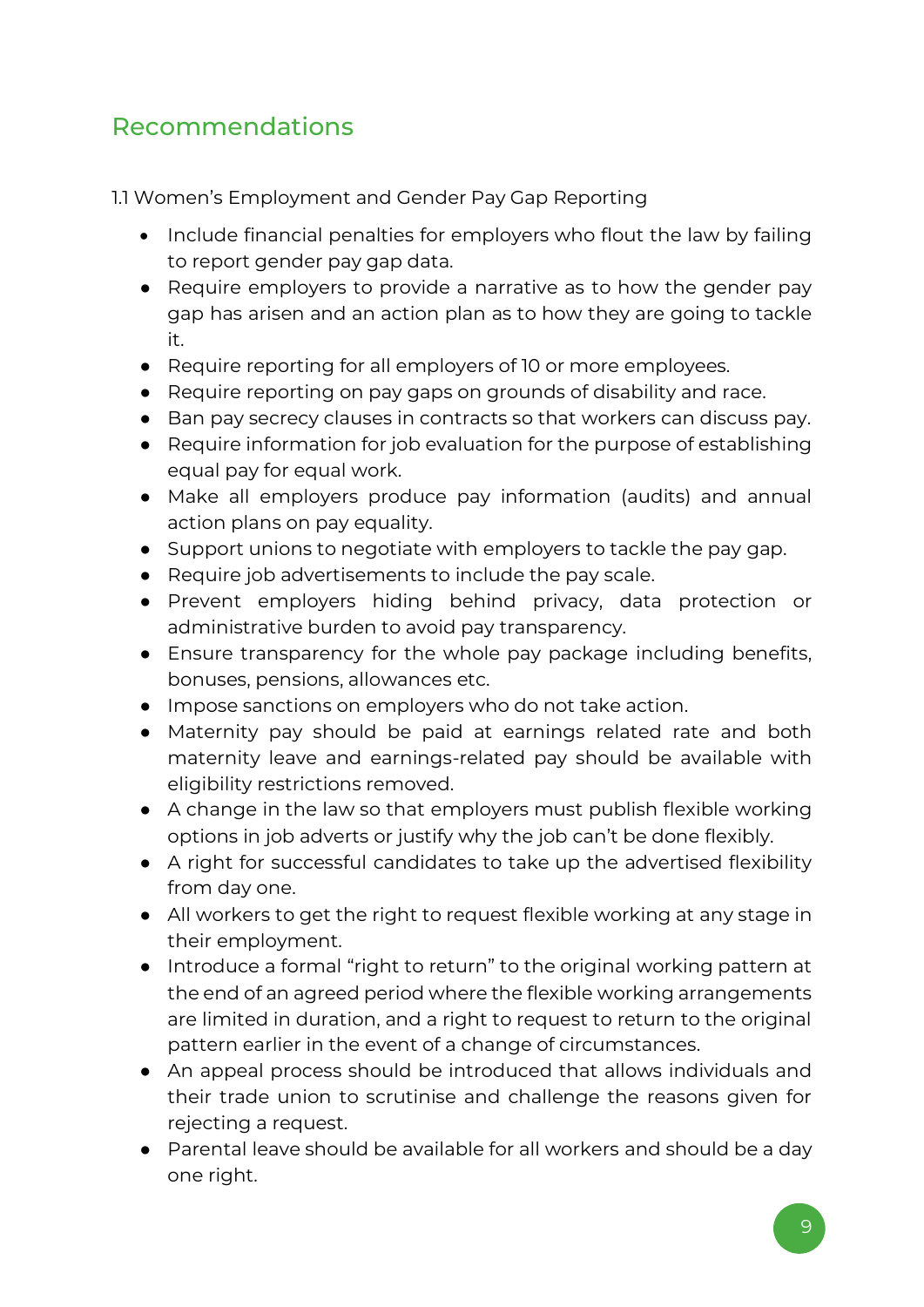- A period of parental leave should be paid at 90% of AWE and the remainder at least the Real Living Wage (RLW).
- Parental leave should be non-transferable.
- Mandatory six-week paternity leave entitlement.
- Remunerated at 90% of AWE, without cap.
- Apply to all workers as a day one right, regardless of employment status.
- Data should be gathered and published on an annual basis. The data should include:
	- The number of flexible leave requests made, the number granted, the number refused and the reason for the refusal,
	- The number of shared parental leave requests made and granted or refused.
- Develop a women's employment strategy which identifies the labour market issues facing women and an associated cross departmental action plan to tackle these.
- Introduce Gender Pay Gap Reporting legislation which is fit for purpose for Northern Ireland. The legislation should recognise that SMEs and micro businesses form the majority of employers in Northern Ireland and the reporting threshold should be set to reflect this. Furthermore, employers should be required to produce a narrative detailing why a gender pay gap exists and an action plan to lay out how it will be tackled. Any agency tasked with enforcement must be properly resourced. Any legislation must be accompanied by an associated strategy, action plan and accountability measures which should be properly resourced.
- Introduce gender transparency measures to tackle inequality in men's and women's pay and pensions.
- Review flexible working legislation and make this available as a day one right for all workers. Place positive duties on employers which make flexible working the default position.
- Review maternity leave and pay, remove eligibility requirements and ensure that maternity pay is paid at earnings related rates for all.
- Make parental leave available as a day one right, introduce paid parental leave.
- Introduce 6 weeks of paternity leave, remunerated at least to 90% of average weekly earnings
- Introduce a duty on employers to proactively tackle sexual harassment at work to include mandatory training for all employees including managers and HR personnel.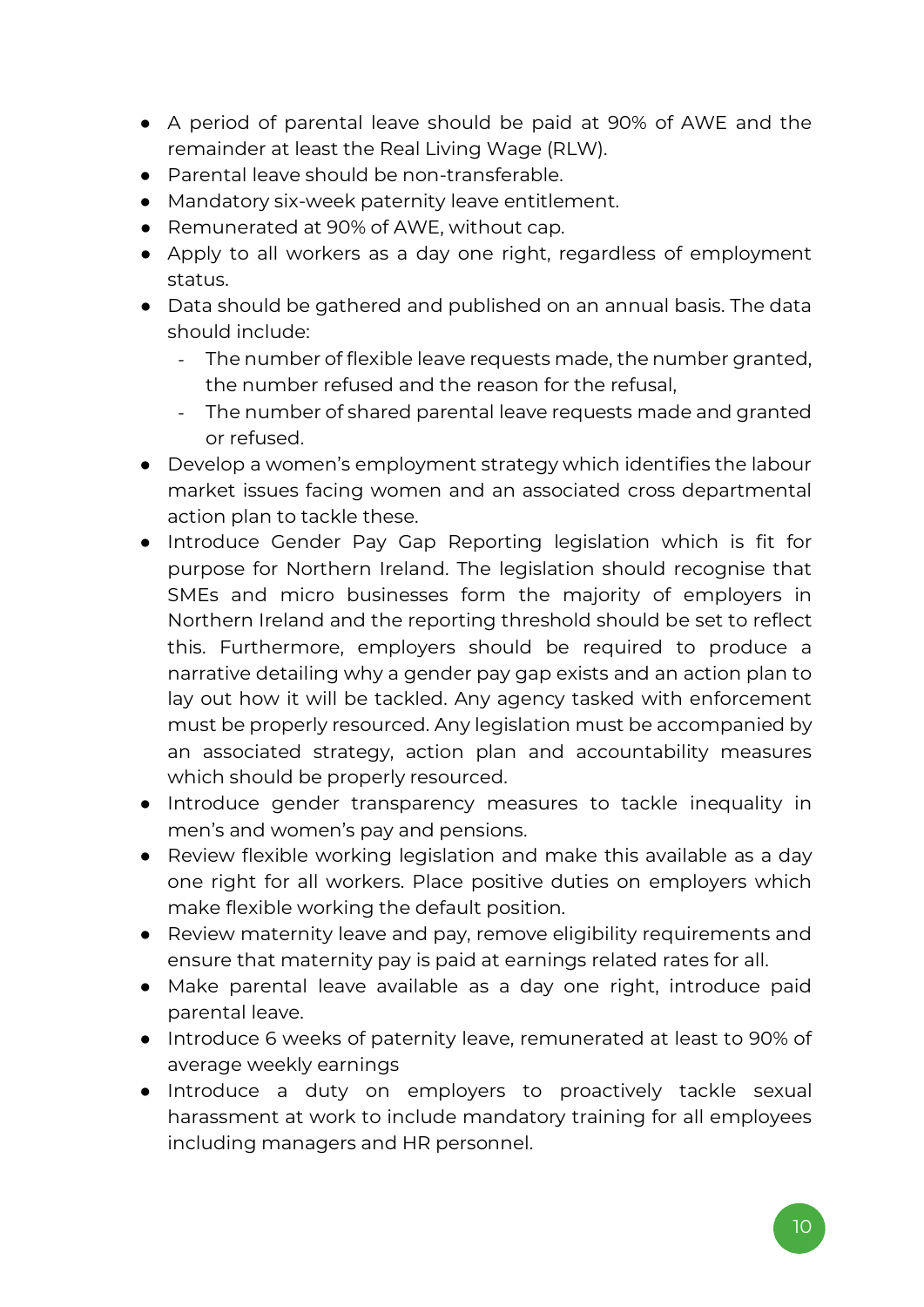● The Northern Ireland Executive should recognise and promote the importance of collective bargaining and trade unions as a driver for workplace equality, better pay and terms and conditions as well as higher productivity.

1.2 Gender Segregated Labour Markets and Care Work

WPG recommendations to address gender segregation and the unequal distribution of care include:

- Action must be taken to acknowledge the many women who work in precarious, low-paid jobs that are unable to stay at home due to employer reluctance to furlough these workers; particularly as many of these women do not have trade union representation nor can they benefit from collective bargaining.
- In addition to this, action needs to be taken to address how difficult it is for women to complete all aspects of work from home when trying to manage their workloads, childcare and providing education from home.
- Measures should be introduced to prevent employees from being penalised.
- Monitoring gender parity in the professions of the future provides a critical opportunity to guide the emerging labour market to more equitable outcomes in the future of work.
- Urgently increase the supply and visibility of women with disruptive technical skills.
- To ensure that the professions of the future can target gender parity within the coming decade, reskilling and upskilling efforts for women interested in expanding their skills range should be focused on those already in the labour market or looking to re-enter the labour market after a period of inactivity.
- Build on existing good practice evidenced in alteration of policy on Maternity Allowance for women furloughed due to COVID-19.
- Promote conciliation measures and actions finalised to increase equal opportunities in both education and work<sup>19</sup>. Family policies, social protection systems and measures finalised to reduce gender inequalities, encouraging higher education and job opportunities for women are some measures that can be taken.
- Analyse the economic value of putting money into caring, which may help carers get back into paid employment and thus improve their

<sup>&</sup>lt;sup>19</sup> Rosalia Castellane et. al. (2019), 'Analyzing the gender gap in European labour markets at the NUTS-1 level', *Cogent Social Sciences Vol 5. 2019 Iss. 1.,* <https://bit.ly/2SjH18M>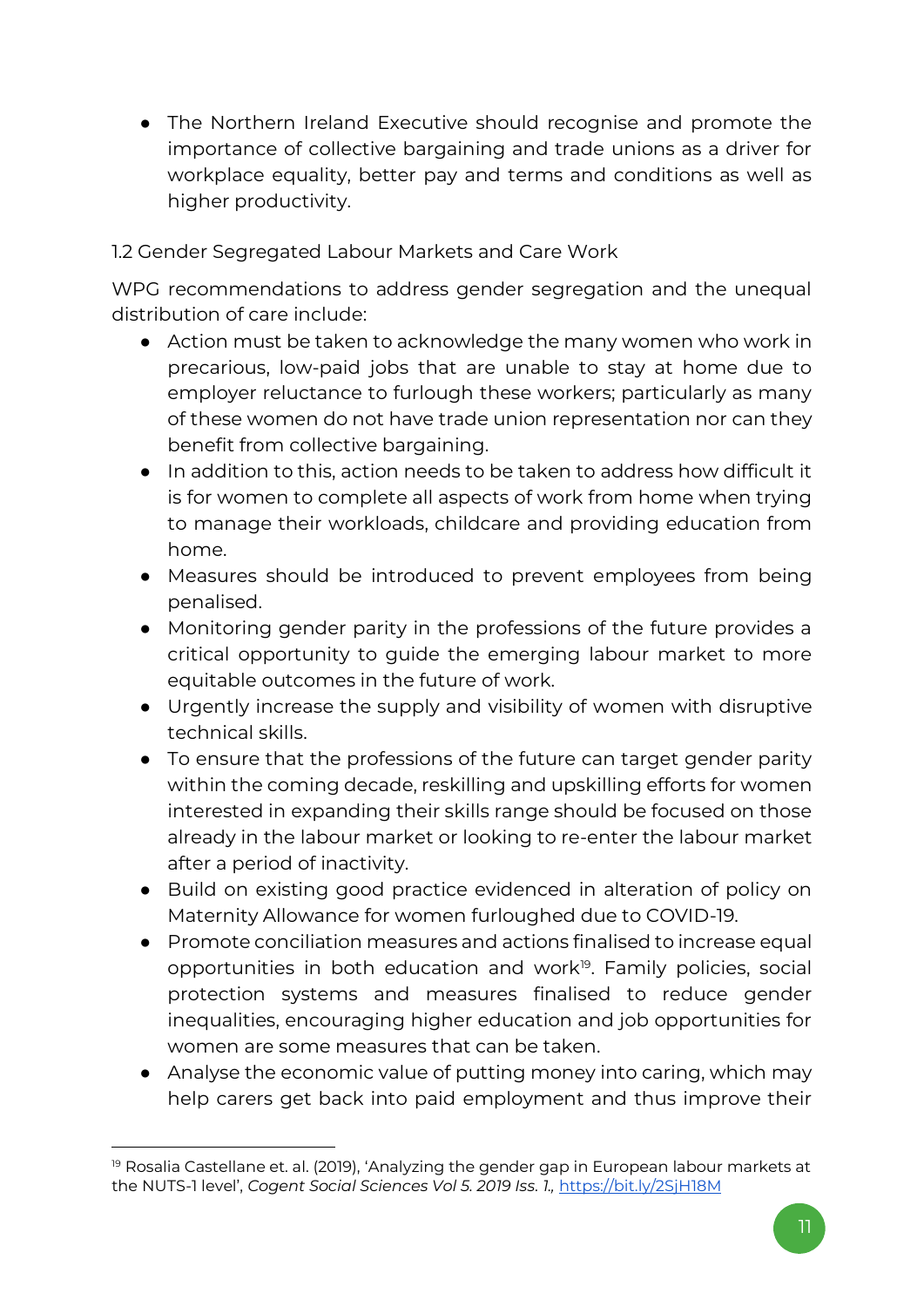health and financial wellbeing and consequently reducing pressure on the health and benefits systems in the long-run.

- For a better, more resilient economy, it is essential that we value and recognise care work. It needs to be a valued job that is paid well, attracts investment in education and training, provides opportunities for promotion and is seen as a valued career.
- Require all workplaces to record and publish gender segregation and gender pay gap data.
- Further research into the extent of current upskilling and the future demand for upskilling that considers the gendered impacts.
- Recognise the value of social care and other apprenticeships that are considered 'highly skilled' yet require low level qualifications and increase funding to these apprenticeships, which typically are majority women and girls.

The WPG also supports the below medium-term and longer-term recommendations from the UK Women's Budget Group<sup>20</sup>:

- Require employers to report the numbers of people made redundant with breakdowns by gender and other protected characteristics.
- Require the reinitiating (or implementation in the NI context) of gender pay gap reporting; including reporting on pay gaps during the COVID-19 lockdown.
- Do not turn to austerity measures to pay for the cost of the crisis.
- Invest in social infrastructure, including health, care and education.
- Design a sustainable and stable social care system so that no-one has unmet needs, free to the point of use with well paid, well trained permanent staff and funded via general taxation.
- Reform the social security system so that it protects all people, including migrants, against risk, poverty and destitution.
- Rethink work so that jobs pay a decent wage regardless of age a true living wage for all – and reflects a shared balance between work, care and leisure for all.
- Take action to address the housing crisis by reducing rent and increasing housing support.
- Sustainably funding the women's sector so that no woman is left in danger.
- Introduce policies to encourage sharing of care and unpaid work between women and men.

<sup>&</sup>lt;sup>20</sup> UKWBG (May 2020), 'Briefing from the UK Women's Budget Group: Easing Lockdown: Potential Problems for Women', (available online): <https://bit.ly/3qhxzPW>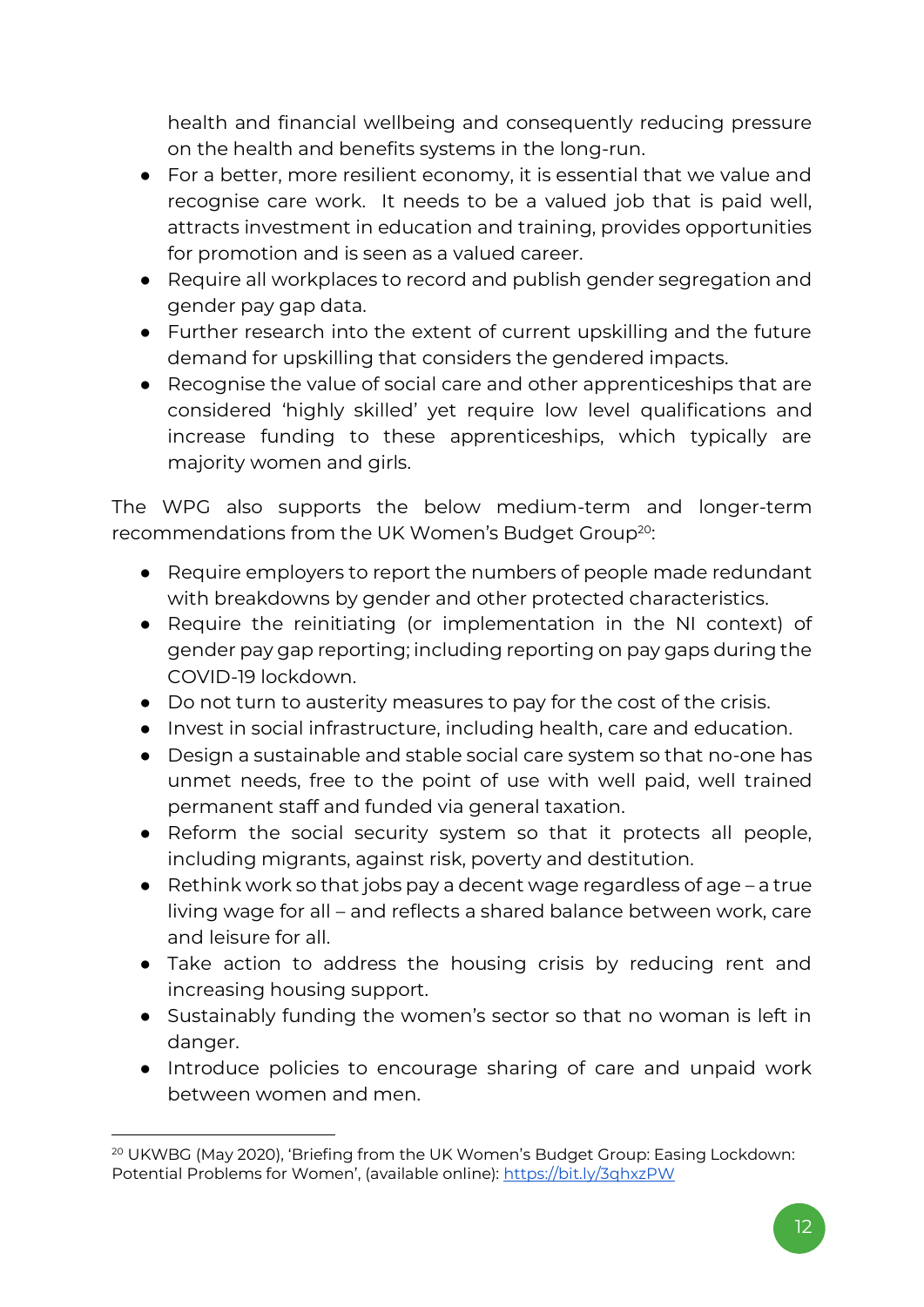Recommendations from Carers Week Report<sup>21</sup> which we endorse include:

- There is a significant role for information and advice for carers, forward planning, but also better support so that people can rely on what they need.
- Whilst Governments in every nation across the UK have implemented measures to support carers, there is no doubt that there are gaps that need to be plugged to improve carers' lives in the short term. In the longer term, the Government needs to build a better future for carers that tackles the underlying issues that they face.
- Increase awareness of the role of caring and unpaid carers the NI Assembly should promote awareness of the important role of unpaid carers and caring and introduce more concrete support so that value is recognised practically.
- Fund and rebuild social care and health services the NI Assembly needs to recognise the amount of pressure the system has been under during the coronavirus outbreak, and the funding shortages that were widely recognised for many years before the crisis. There needs to be a significant increase in funding levels to allow the social services and the NHS to rebuild after the crisis, alongside bringing forward plans for long-term reform of social care. Greater investment in care will lead to a healthier and happier population that is better able to balance important aspects of their lives, including personal relationships, work and family.
- End carers' financial hardship Financial support for carers must be urgently improved, which would particularly benefit women who are more likely to be caring and providing higher levels of care. The UK Government and NI Assembly should immediately increase the basic level of Carer's Allowance and introduce a £20 per week increase to match the rise in Universal Credit.
- Greater consistency is needed in connecting carers to support available to look after their own mental and physical health and wellbeing. Support for carers to take part in physical activity, for example, can be hugely beneficial in preventing them developing health problems in later life as well as reducing isolation.
- Support working carers more through employers and by Government - Employers, and the NI Assembly, should ensure that there are carerfriendly policies in place that enable working carers to balance their caring responsibilities with work. We fully support the Government's

<sup>21</sup> Carers Week (2020),<https://bit.ly/3qiOrFQ>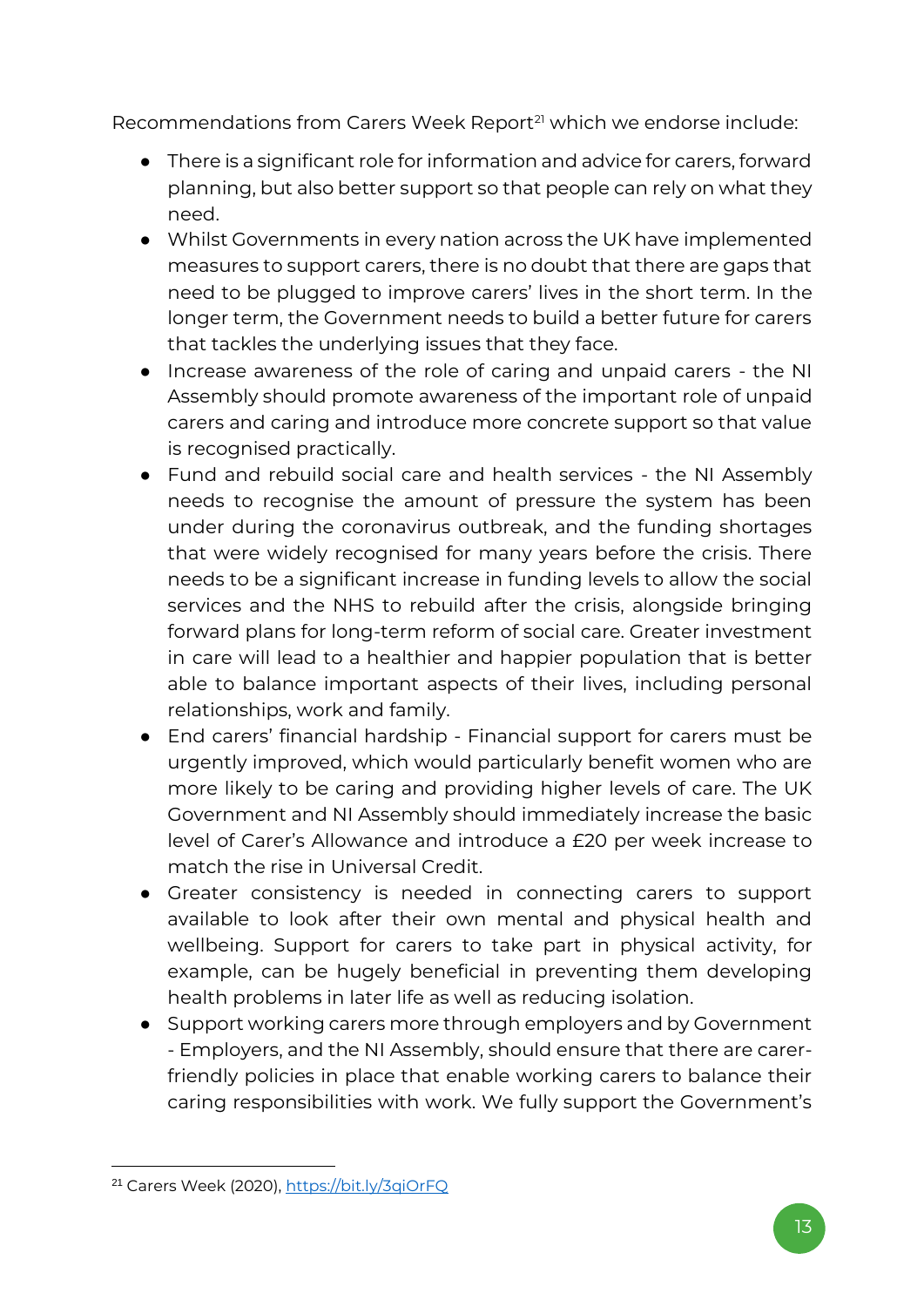plans to introduce an entitlement to take care leave for working carers; our preference would be for this to be paid.

- Schools, colleges, and universities should be encouraged to introduce policies and programmes that support carers and improve their experience of education,
- Increase funding for carers breaks, better funding for social care, develop a supportive healthcare system, end carers' financial hardship, create a carer-friendly work environment and introduce paid carers leave.

The WPG also supports UN recovery recommendations to:

- First, immediate support for at-risk workers, enterprises, jobs and incomes, to avoid closures, job losses and income decline.
- Second, a greater focus on both health and economic activity after lockdowns ease, with workplaces that are safe, and rights for all.
- Third, mobilisation now for a human-centred, green, sustainable and inclusive recovery that harnesses the potential of new technologies to create decent jobs for all and takes advantage of the creative and positive ways companies and workers have adapted to these times.

We support the following recommendations from Tax Justice UK:

- No bailouts for tax dodgers require companies receiving large bailouts to end artificial tax avoidance arrangements and tax haven structures, publicly disclose where profits are made and who benefits, and publish their tax policy.
- Tax companies properly close down loopholes, end the tax subsidies many companies enjoy, bringing in a higher effective tax rate and require the publication of corporate tax affairs.
- Tax wealth more Ensure that income from wealth is taxed at least as much as income from work. Reform areas where wealth is currently under-taxed including property, inheritances, capital gains, dividends and pensions. Actively consider a wealth tax.
- Stop undermining the tax systems of other countries shut down the tax loopholes and secrecy provisions that deprive other countries of revenue.
- Enforce the rules clamp down on tax dodging. Properly fund HMRC and Companies House and give them tools so that they can enforce our laws.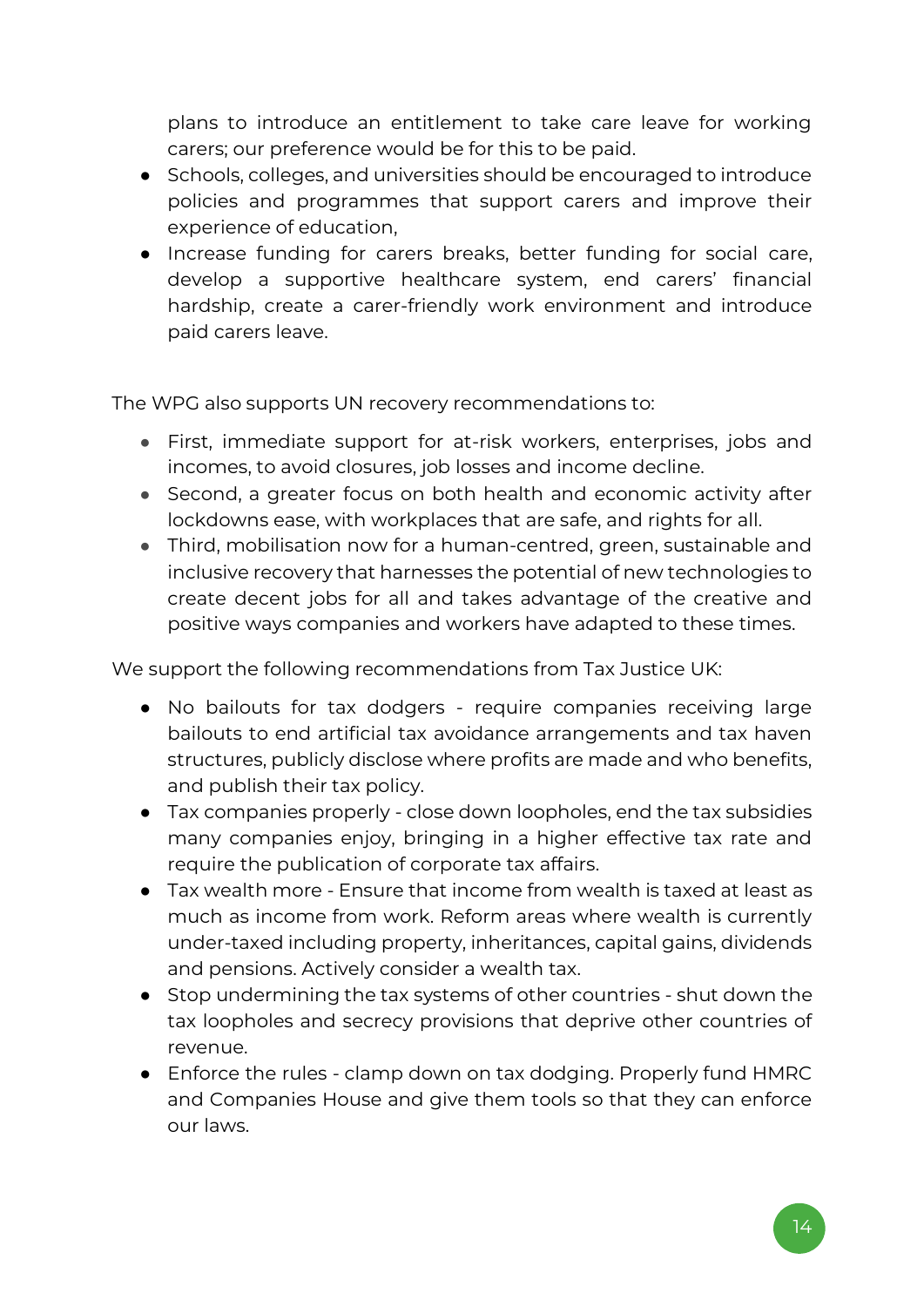- 1.3 Women's Poverty and Austerity
	- The level of Child Benefit should be increased by at least £10 per week and an extra amount of at least £10 per week should be added to the child element within Universal Credit and Tax Credits. These payments would help families on the lowest incomes stay out of poverty/debt, reflect the additional costs facing parents and provide specific support to families with children who have been so impacted by the pandemic.
	- As Universal Credit is one of the key benefits for those who have lost their jobs or suffered significantly reduced income as a result of the pandemic, a range of changes are required to help ensure it provides better support:
		- The Government should not cut the £20 increase to Universal Credit but should instead keep this lifeline. This would go some way to making sure that Universal Credit provides a decent income for people to live on and give families the stability they need.
		- The Government should remove the five-week wait or, if this is not possible, Advance Payments should be converted from loans to non-repayable grants to ensure people are supported to get through the five-week wait without risking hardship or debt.
		- In Northern Ireland, consideration should be given to providing an automatic grant from the Universal Credit Contingency Fund for all those claiming Universal Credit for the first time, reducing the devastating impact of the five-week wait, as suggested by the Cliff Edge Coalition.
		- Amend the Universal Credit Regulations so that Maternity Allowance is treated in the same way as Statutory Maternity Pay.
		- Make split payments of Universal Credit the default option.
		- Enable childcare costs to be paid directly to childcare providers. This would alleviate the problem of prohibitive upfront costs, help claimants with budgeting, and give providers muchneeded certainty of income as well as reducing the risk of fraud and error.
	- The two-child limit in Tax Credits and Universal Credit should be scrapped, which would help to protect against predicted increases in child poverty as a result of the pandemic.
		- If the two-child limit remains, consideration should be given in Northern Ireland to providing an additional mitigation payment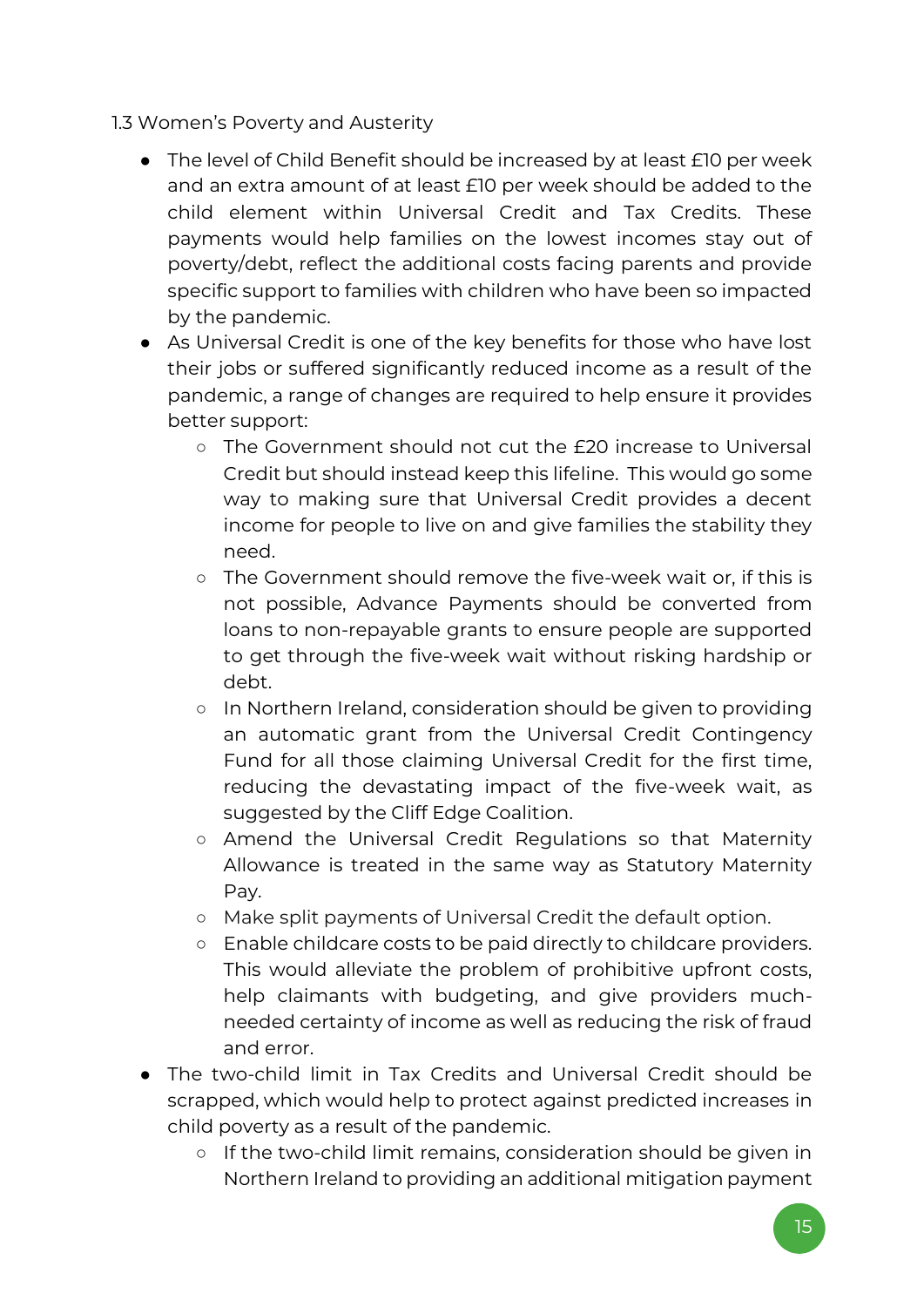to families who are impacted by the two-child limit as suggested by the Cliff Edge Coalition.

- Scrap the Benefit Cap which disproportionately impacts on women and BAME families and is likely to impact many more people as a result of the pandemic.
- The Department for Communities is to be commended for extending the existing mitigation payments for the Benefit Cap and Bedroom Tax in Northern Ireland, however further action must be taken in relation to mitigations:
	- Government must legislate to extend the existing mitigations and close the loopholes around the Benefit Cap and Bedroom Tax urgently.
	- The pandemic makes it clear that an urgent review of mitigation payments is needed to ensure a strengthened safety net to prevent and alleviate child poverty and homelessness.
	- Government should work to develop targeted mitigations to specifically help those most impacted by welfare reform including women, lone parents and disabled people as suggested by NIHRC.<sup>22</sup> This could include implementing the Cost of Work Allowance, payments for low income families with young children and payments for households with disabled people. This would also help to benefit those most impacted by the pandemic including women, low-income families and BAME families.
	- Ensure any underspend in the mitigations package is ringfenced for anti-poverty work.
- Introduce a new non-taxable weekly Child Payment for all 0-4 year olds and for 5-15 year olds in receipt of free school meals.
- Increase the funding available to the Universal Credit Contingency Fund, use it to make automatic payments to new claimants impacted by the 5-week wait, work to increase awareness/uptake of the Fund and make it easier to apply.
- Extend the £20 per week increase to Universal Credit to those in receipt of legacy benefits who have been denied this much needed increase since March 2020.
- Increase the basic level of Carer's Allowance and consider a further supplement of £20 a week to match the rise in Universal Credit as suggested by Carers UK.<sup>23</sup> This would particularly benefit women who provide higher levels of care.

<sup>22</sup> NI Human Rights Commission (November 2019[\) https://bit.ly/3qhxRq0](https://bit.ly/3qhxRq0)

<sup>23</sup> Carers Week (2020),<https://bit.ly/3qiOrFQ>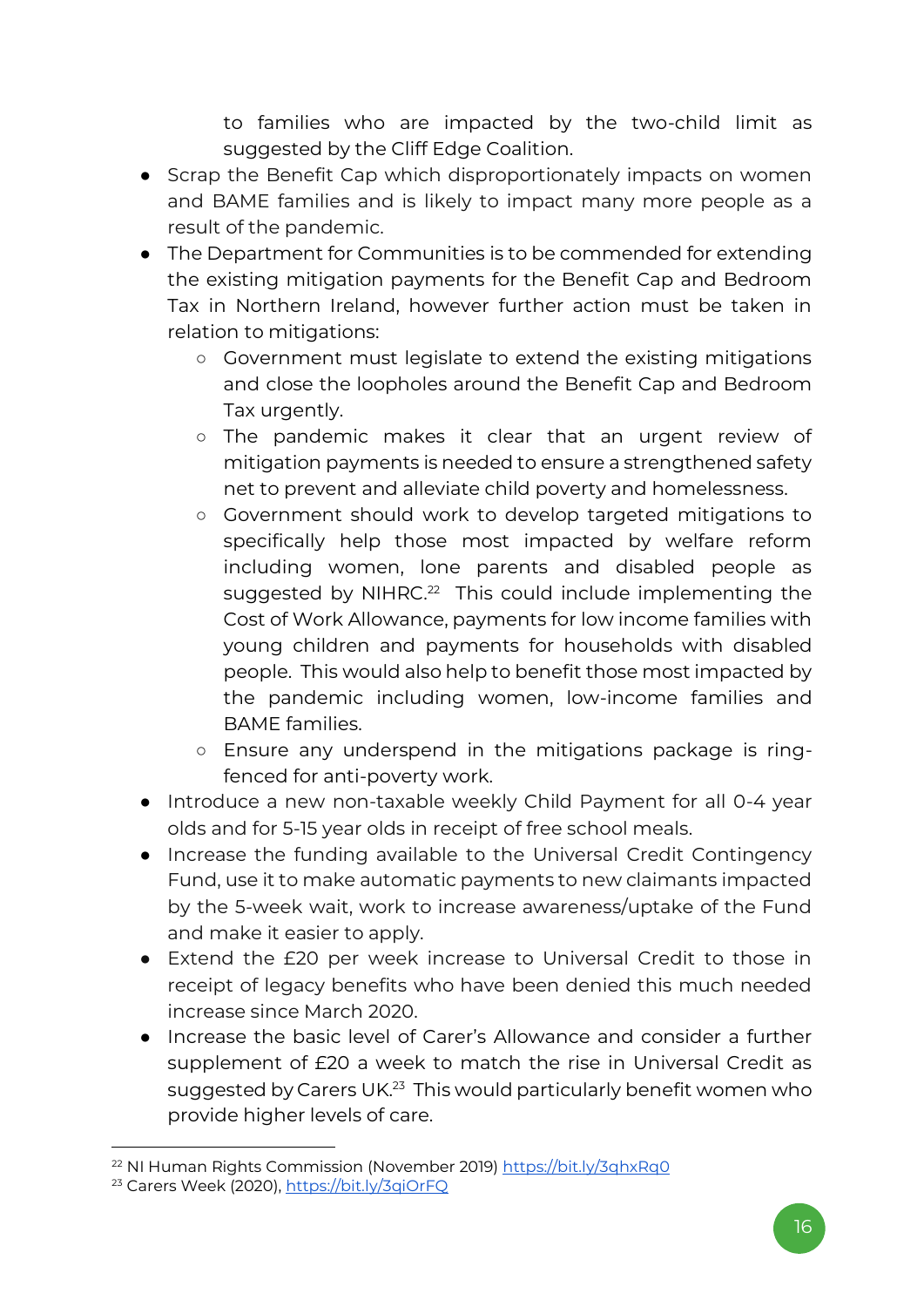- The Department of Education is to be commended for committing to pay free school meals for all eligible children during all school holidays until April 2022 but the Government should make a permanent commitment to this so that no child in Northern Ireland ever suffers from holiday hunger.
- The welfare reform agenda and the COVID-19 pandemic has created a crisis situation where women need more help in the form of support, education and advice. However, support services for women are under serious threat from funding cuts, which is compounded by fears that Brexit will also mean the loss of valuable EU funding. Government should ensure proper recognition of, and support for, the role of community-based women-only provision in addressing women's vulnerability and poverty in rural and disadvantaged areas. This should include a commitment to increase and provide longerterm funding for women's organisations to enable them to continue and develop the vital services they provide in these increasingly difficult times.

#### 1.4 Increasing Financial Hardship and Debt

- Households struggling with arrears and debt should be provided with strong protections against unaffordable repayment demands and housing insecurity. Government should consider introducing further protections on a range of credit repayments, benefit debt repayments (including Advance Payments) and in housing (including mortgage holidays, increases in Local Housing Allowance rates, extending notice to quit periods, etc). This would provide a sustainable route back to normality over a longer-term period for households whose incomes may recover but who are left with a backlog of debt.
- No-one should lose their home as a result of the pandemic. Government should provide an emergency support package to help private renters clear rent arrears as a result of the pandemic and prevent people losing their homes. This could include grants, nointerest loans and protection from eviction.
- Increase the funding available for Discretionary Housing Payments (DHPs) and change how they are administered to provide greater levels of support for renters in financial difficulties and arrears.
- Increase Local Housing Allowance rates in line with local rents for those in receipt of Housing Benefit or the housing costs element of Universal Credit to provide greater financial support and ensure they keep pace with increases in housing costs.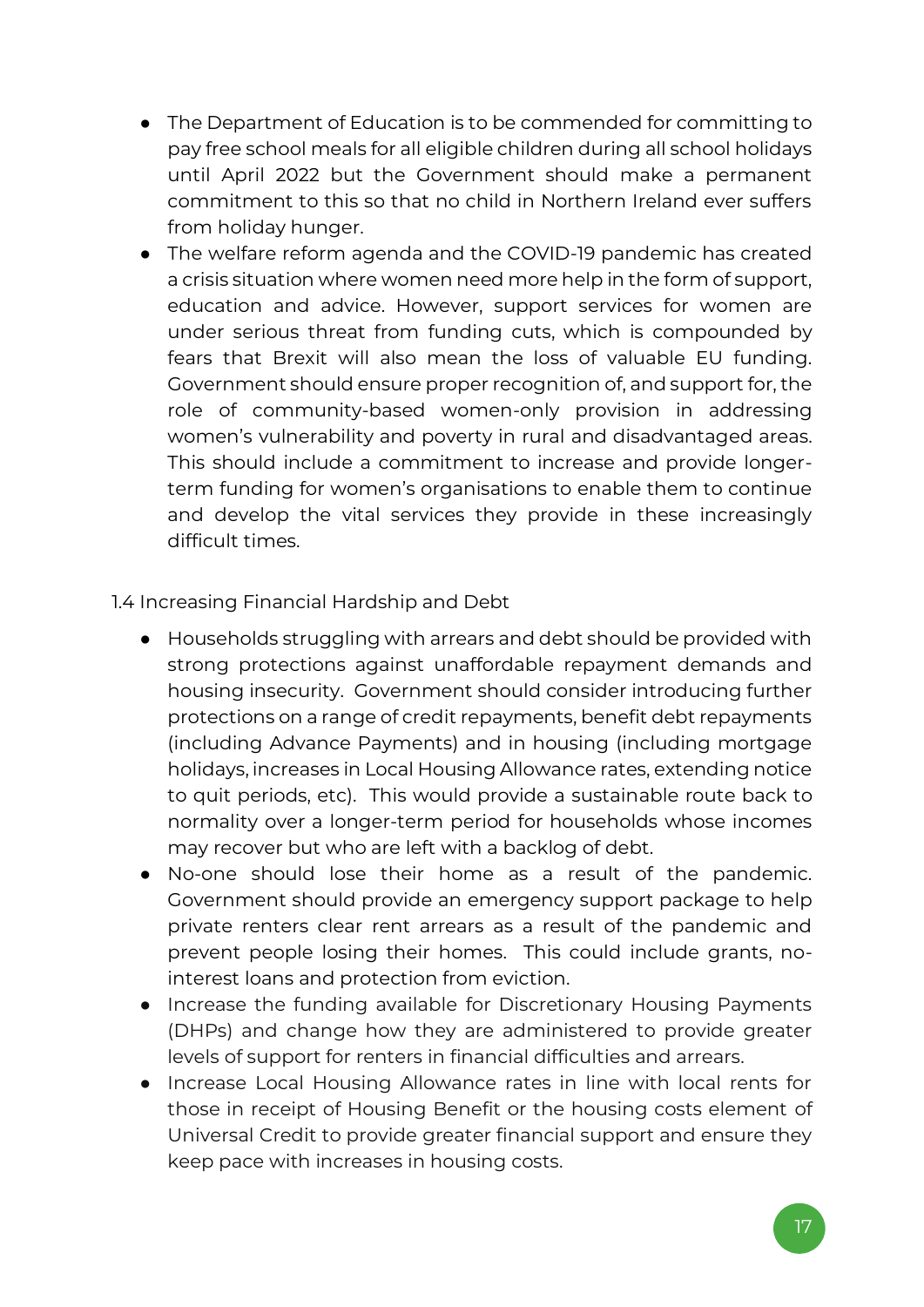- Flexible terms are needed once payment holidays end to prevent a 'cliff edge' for people who have to start paying back their debts. Government should work with stakeholders to develop a package of protections for those negatively affected by COVID-19 which allows them a safe route out of difficulty including allowing for repayments to be made at an affordable level without increasing their debt or incurring poor credit ratings.
- Many people will have turned to high-cost credit to make ends meet since the crisis began. Financial support through the benefits system and through crisis payments is central to preventing crisis borrowing but the need for alternatives to high-cost credit is more pressing than ever. Government should work with charities, financial institutions and other investors to introduce or underwrite the development of schemes to provide low or no interest loans to help those on the lowest incomes access affordable credit. This should include support from the government for a no-interest loan for essential items in the form of a reformed Social Fund which would benefit many people on the lowest incomes.
- Providing short-term relief on debt repayments and evictions is not enough and in many cases will simply defer arrears until a later date. Both StepChange and Citizens Advice have recommended that in order to be effective in tackling the debt crisis as a result of the pandemic, the government must provide financial support. StepChange have recommended the establishment of a central fund to enable grants for those households negatively impacted by COVID-19 to address arrears and debts accumulated to pay for essential costs during the crisis. The fund should be reserved for the worst affected where realistic chances of repayment may not exist. Citizens Advice have recommended one-off or time-limited financial support for arrears built up due to COVID-19 with the cost of relief shared fairly between government, creditors and individuals. This could include grants, payment matching or government-backed loans.
- As previously recommended in Section 1.4 a series of reforms to Universal Credit are needed to protect people from financial hardship and debt including ending the five-week wait, converting Advance Payments to grants rather than loans or in Northern Ireland making non-repayable grants from the Contingency Fund to those claiming Universal Credit for the first time through the Contingency Fund.
- Provide greater financial resilience for those on the lowest incomes by making the £20 increase to the standard allowance of Universal Credit permanent and extending it to legacy benefits.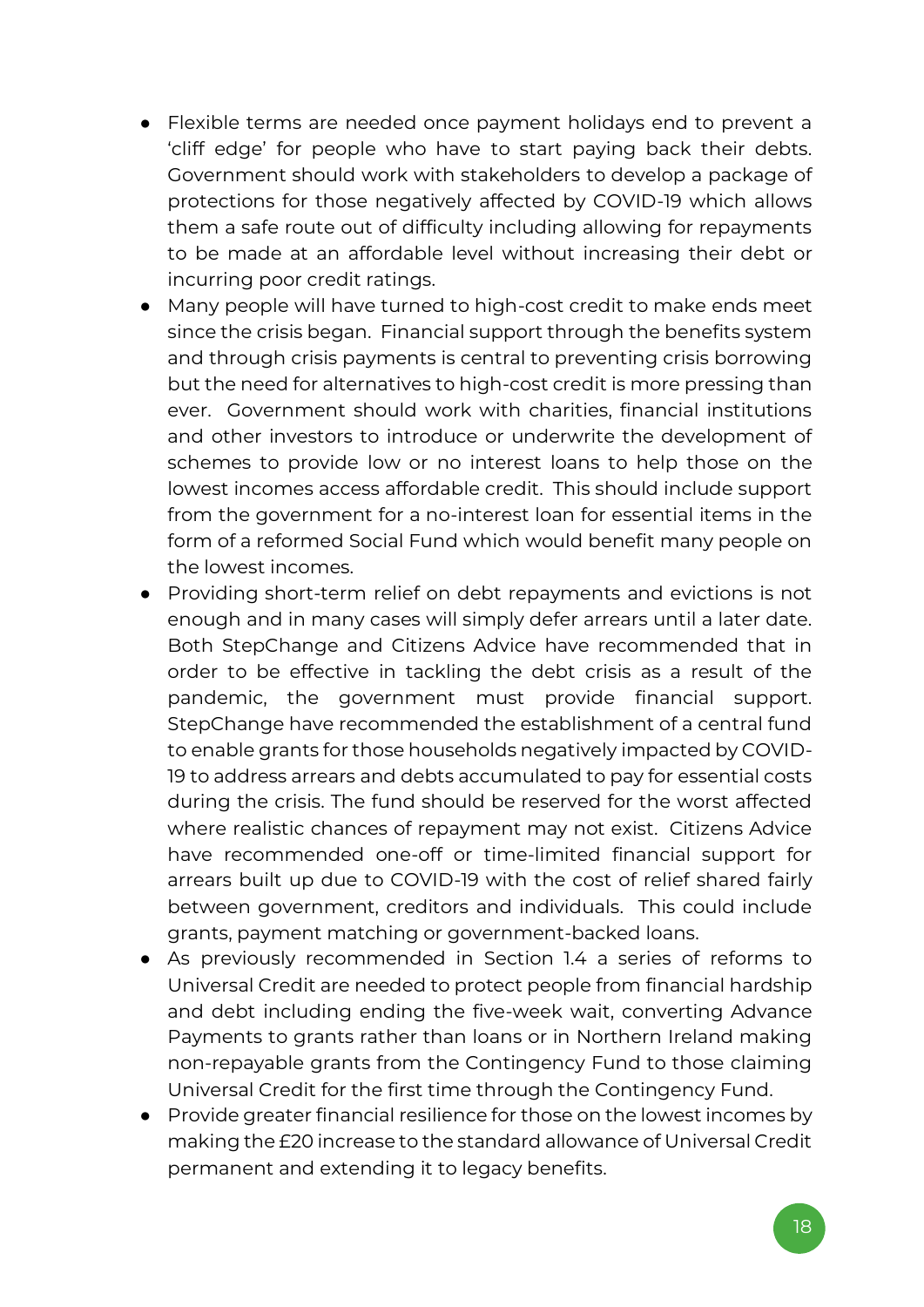- Government should also consider providing greater support for lowincome families with children, particularly for lone parents, whose finances have been so impacted by the COVID-19 pandemic. As previously recommended in Section 1.4 this could include increasing the level of Child Benefit, adding an extra amount to the child element within Universal Credit and Tax Credits and introducing a new Child Payment for those in receipt of free school meals.
- As previously recommended in Section 1.4 existing welfare mitigations in Northern Ireland should be extended and strengthened to include new challenges such as Universal Credit (which has seen significant increases in claimant numbers as a result of the pandemic). This would help to ensure that those on the lowest incomes did not slide deeper into poverty and debt.
- Government should increase the budget for Discretionary Support, remove the income ceiling, extend the eligibility criteria and make more payments as grants rather than loans so that more people can access this help.
- Government must address the issue of historic benefit debt repayment to reduce the impact of this debt that is leaving many Universal Credit claimants living on less than the standard allowance and therefore on extremely low incomes. Government should either write off this debt or significantly slow down repayments.
- Sufficient funding should be made available to debt advice agencies to not only continue with their free debt advice services but also to expand in order to meet increasing demand as a result of the pandemic.
- Government should acknowledge and support the role of community-based women-only provision in addressing women's poverty and financial vulnerability in disadvantaged and rural areas. This should include a commitment to increase and provide longerterm funding for grassroots women's organisations to enable them to continue and develop the vital services they provide to financially vulnerable women and their families.

1.5 Childcare

- Investing adequately, based on an informed assessment of realistic needs, to deliver a high-quality childcare infrastructure that is affordable for all to access, and providers to deliver.
- Fully implementing the CEDAW recommendations, noting the particular reference to Northern Ireland where we call on the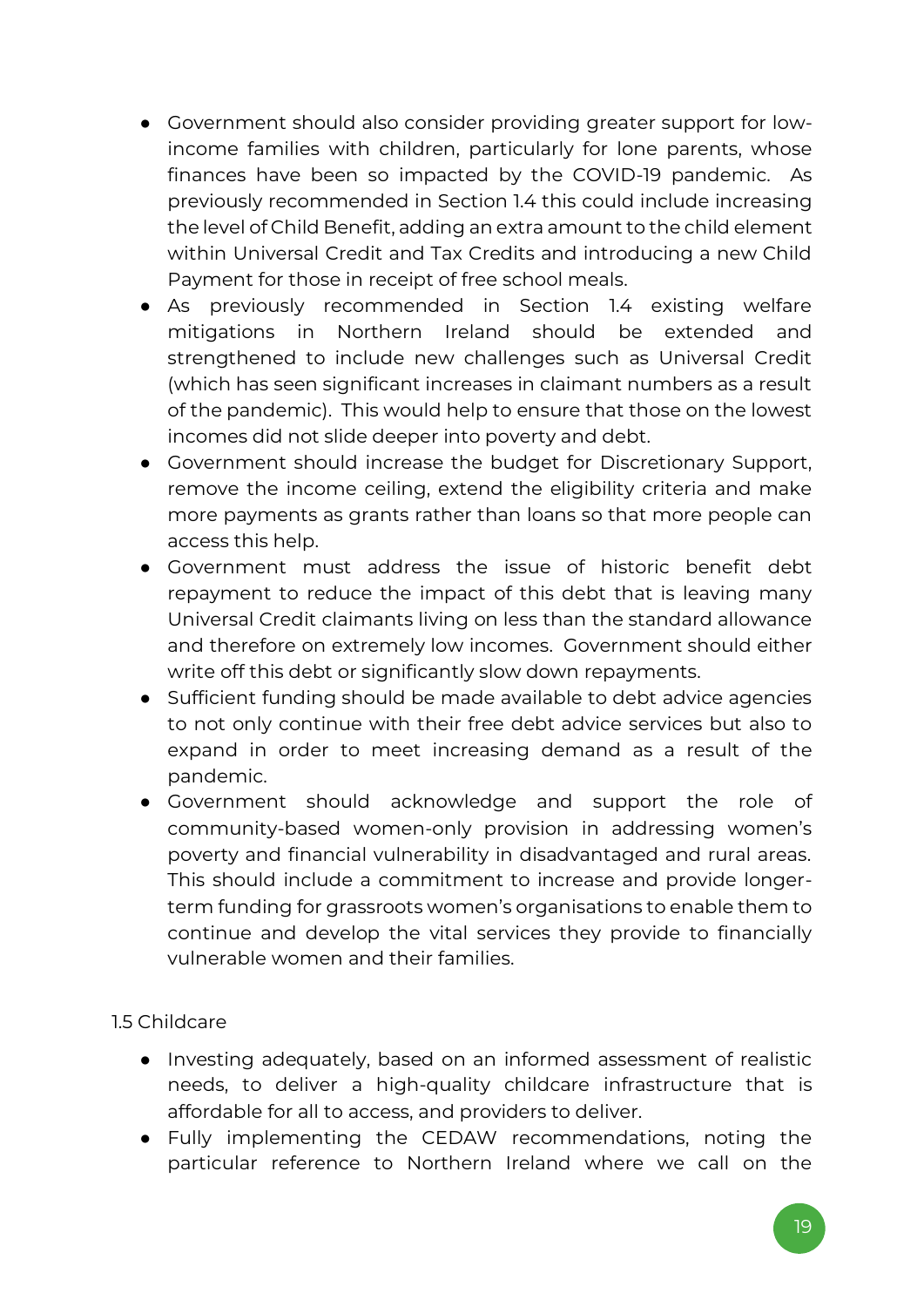Government to introduce a fully costed Childcare Strategy, underpinned by legislation, that meets the needs of children, parents, childcare providers and benefits the local economy.

- Work extensively with the women's sector and childcare sector in the development of a childcare strategy Northern Ireland.
- Ensuring all parents and childcare providers are accessing the financial help they are entitled to.
- Address the gender segregation of the childcare sector through the creation of sectoral agreements to provide a mechanism to introduce a skills and wage infrastructure that could improve job quality
- Promoting family friendly policies and practices across all sectors to reduce barriers to women accessing and progressing in the workforce.
- Government must recognise the case for properly sustaining childcare provision through the WCCF model on a ring-fenced, protected basis given the Fund's positive evaluation<sup>24</sup> in terms of need, impact and value for money.

1.6 Rural Women

- The rural investment in women is equitable, proportional and sufficient to animate and build critical mass versus urban interests.
- Proposed budgets, PfG and policy recovery plans take account of rural needs.
- Historic underinvestment in rural women is recognised and efforts made to redress when future resourcing is being planned.
- Recognition that all Government Departments have a responsibility to deliver for rural women, not only DAERA.
- Succession planning support in rural businesses and community settings
- Genuine, flexible working solutions for rural areas that includes access to Broadband and care support.
- Interim Broadband and digital inclusion support as Project Stratum<sup>25</sup> rolls out such as; opening up wi-fi in publicly funded facilities.
- Rural women are engaged in future rural development policy planning and development.
- Rural women have dedicated rural development resourcing that takes account of gender differentials and Covid-19 impacts.

<sup>&</sup>lt;sup>24</sup> Evaluation of Regional Support Arrangements for the Voluntary and Community Sector, Final Report, June 2015, DSD and DARD

<sup>&</sup>lt;sup>25</sup> See Strategic Investment Board: Project Stratum, https://bit.ly/3higrP6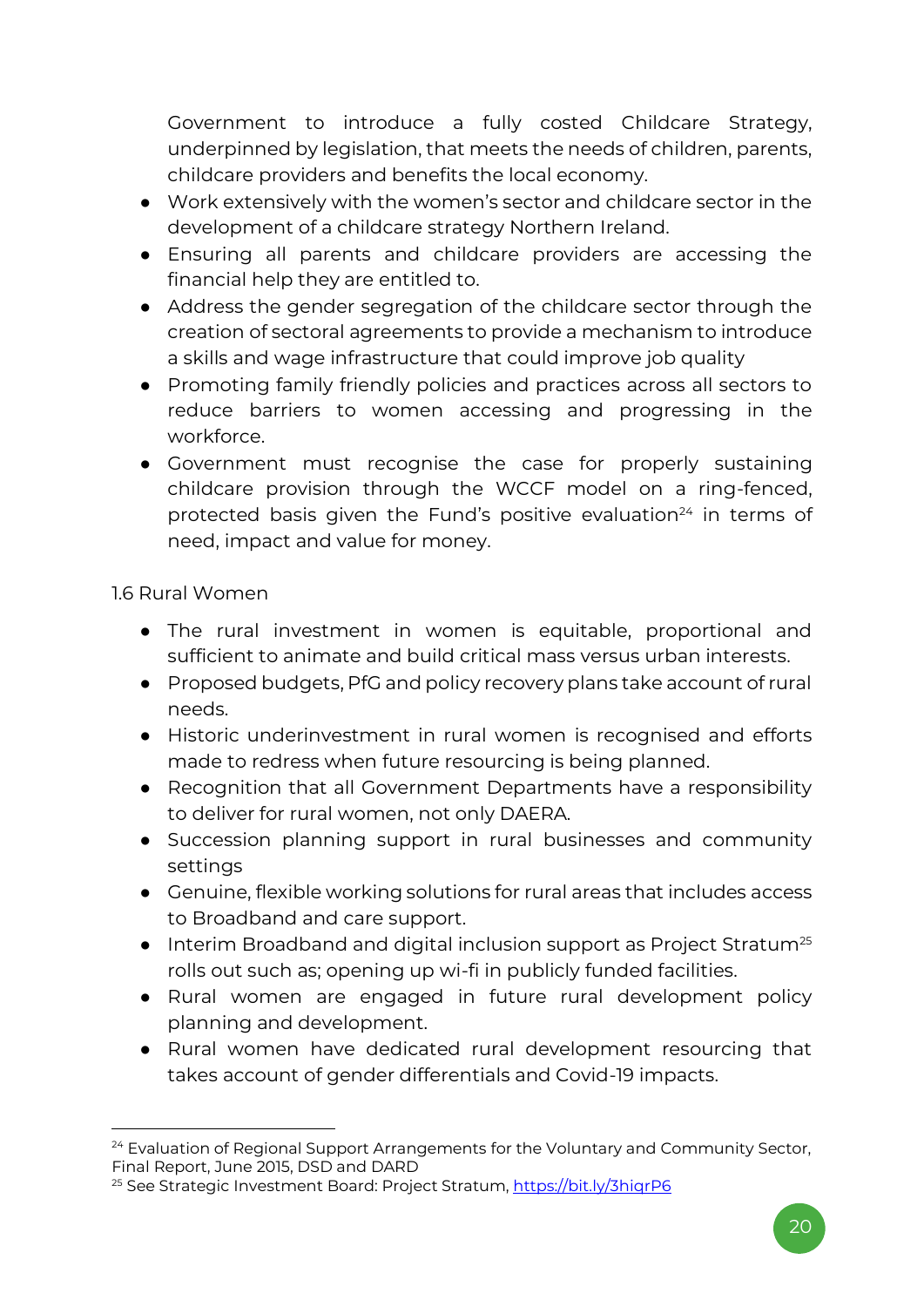- NI continues post Brexit to learn from EU policy development and innovation in order to replicate what is advantageous to NI.
- NI Executive work quickly on ensuring we have a future Rural Development policy that supports vibrant, gender equal, rural communities.
- Government to view organisations in this sector in a similar light to private and public businesses and employees, providing financial support to sustain their viability.
- Recognition and support of the critical role women have in community organisations and on enhancing social cohesion.
- Resourcing and support for rural community capacity building to aid Covid-19 recovery and sustainability.
- Recognition that the impacts of Covid-19 have been experienced differently by rural women who proportionately take on more caring responsibilities,
- Rural business support initiatives are required,
- Rural care solutions need to be created to support rural women business owners and workers as we move forward.
- Increase rural women's participation and opportunities in the digital economy, including digital marketing and digital trade.
- Increase digital identification for rural SMEs to allow innovative ways of securing collateral and credit histories.
- This includes providing digital, virtual, and mobile-based business training, coaching, and mentoring related to economic recovery, digital marketing and communication channels, and overall digital financial literacy.
- The Programme for Government, Budgets and future policies take account of rural women's needs.
- Ensure that all GP practices are adequately resourced to provide timely access to counselling for everyone who needs it.
- Ensure that nobody waits longer than 28 days for a routine appointment and no longer than 2 days for an urgent one.
- Provide people with options for accessing counselling in their local GP practice or through the Talking Therapy Hubs run by the Trusts.
- Mental Health data that is both gender-disaggregated and takes account of rural and urban experiences.
- 1.7 A Feminist & Human Rights-Based Housing Recovery
	- Adopt a 50/50 social/private quota for new housing developments, enshrining the creation of more social housing in law.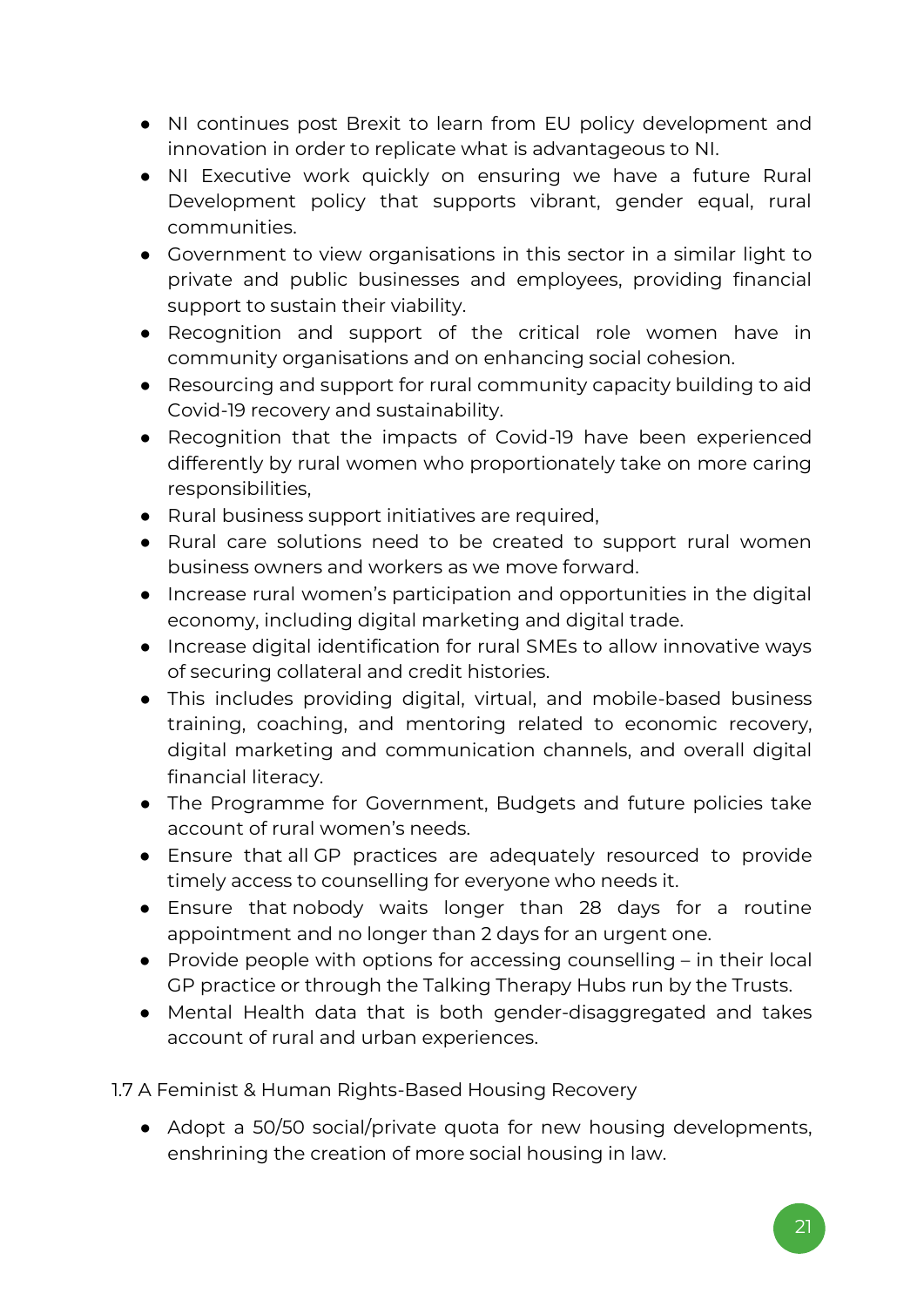- Introduce progressive taxation on multiple-property ownership, targeting landlord monopolies and multinational investors scooping up housing stock.
- Launch a wide-ranging property buy-back scheme, funded through taxation on multiple-property-ownership.
- Introduce targeted rent controls across Northern Ireland, particularly in urban and rapidly urbanising areas where rent is steadily climbing.
- Adopt a "Housing First" policy to support homeless populations, focusing on providing housing and socio-economic stability as a means to addressing the other issues they may be experiencing.
- Improve & expand council powers to reprimand landlords/estate agents for maintaining unsuitable accommodation (i.e. those where tenants are living in unsuitable conditions or the property is not upkept).
- Establish an expert inquiry into housing reform in Northern Ireland, with the aim of moving to a de-commodified housing system.

#### 1.8 A Feminist Green Economy

Recommendations from the WBG and WEN, which we have applied to Northern Ireland, include:

*Investment in (social) infrastructure:*

- Co-designing social infrastructure at a local level with the needs of women taken into account,
- Taking the differing transport needs of women with caring responsibilities into account when creating transport plans; particularly given issues in Northern Ireland of inadequate rural public transport and the fact that women are more likely to rely on public transport.

#### *Green Jobs:*

- Provide subsidies and other incentives, including paid education leave, to support women, particularly low-income and BAME women, in accessing training and development programmes in high-skilled work in a new green economy,
- Provide subsidies and other incentives to those working in jobs at high risk of being replaced by automaton, particularly as women are at much higher risk of this,
- Encourage women and girls into male-dominated green sectors that are encouraged through a Northern Ireland Green New Deal.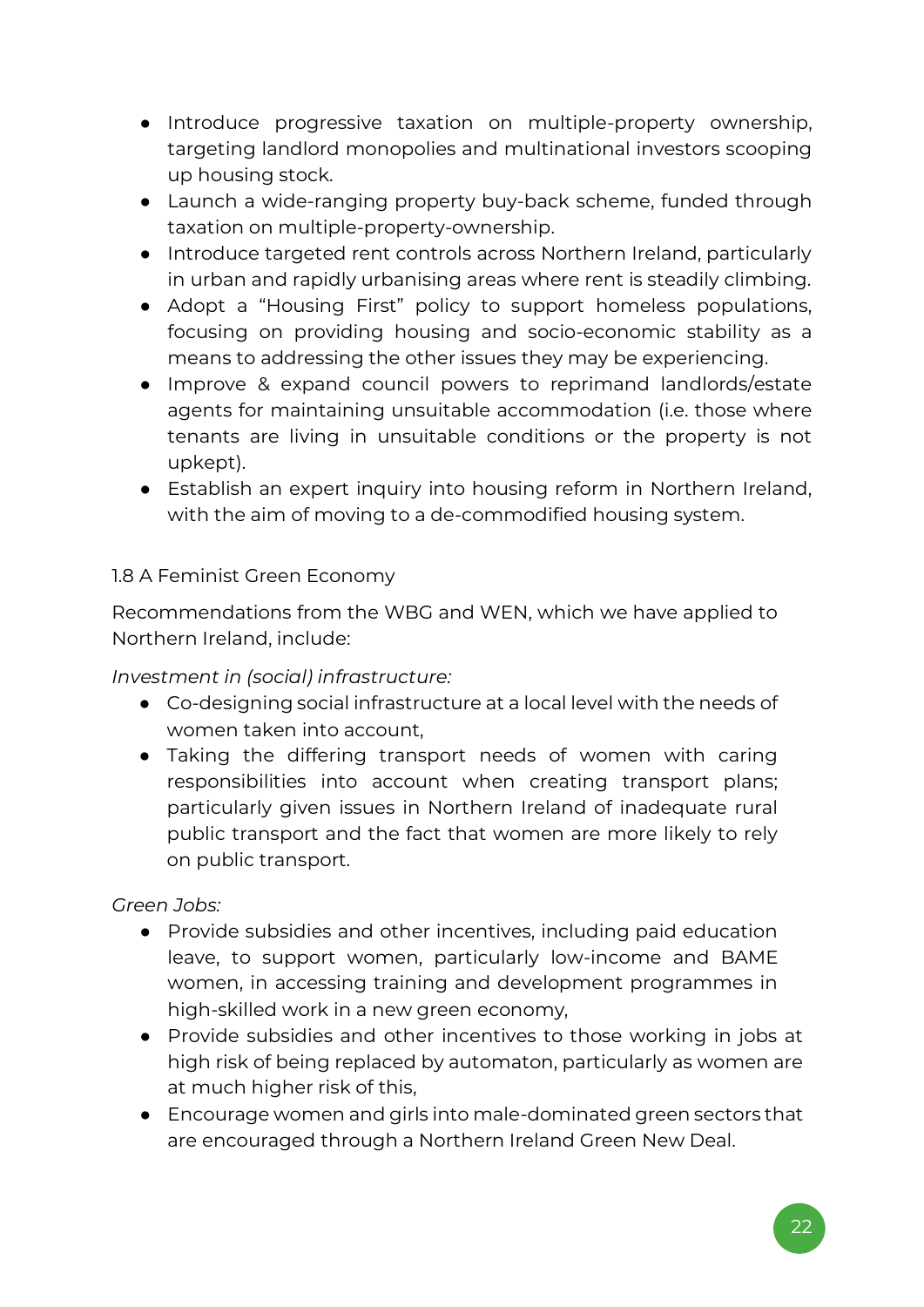*Sharing Care:* 

- Recognising the dual-benefit job creation and increased tax revenue through investing in paid care jobs that are already done in an unpaid capacity by majority women,
- Through increased investment in care jobs and the care sector, not only will women's employment and economic opportunities increase, but children from disadvantaged backgrounds will benefit from increasing qualities of childcare and education,
- Broaden definitions of 'green jobs' beyond construction and technology to incorporate the care sector as an already existing low carbon, high compense sector that is increasingly neglected,
- Ensure that all green jobs in Northern Ireland include a real living wage, are securely contracted, ethically procured and unionised,
- Implement a 30-hour paid work week in recognition of unavoidable unpaid care,
- Actively encourage and incentivise care leave and caring responsibilities being undertaken by men,
- Establish a Universal Basic Income or Universal Basic Services to ensure minimum living standards and recognise and remunerate the £4.6 billion unpaid carers contribute to Northern Ireland each year,
- Balance recommendations for greater food self-reliance with recognition of the gendered, unpaid and low-paid labour involved in producing and providing food, particularly as Northern Ireland may be disproportionately impacted by different food standards to Great Britain post-Brexit,
- Supporting and developing sustainable small businesses that reduce domestic work through mass preparation and distribution of locally grown food.

*Democracy and Ownership:*

- Promoting economic, ecological and carbon education campaigns for schools and the wider public to be adequately funded through a Climate Change Act and within the Programme for Government,
- Ensure equality impact assessments of all environmental policies and ensure consultation on policies with groups representing various genders, races and classes within civil society,
- Make socio-economic equality of protected characteristics a key goal of any green new deal framework and ensure co-design of planning and policies with the Women's Sector,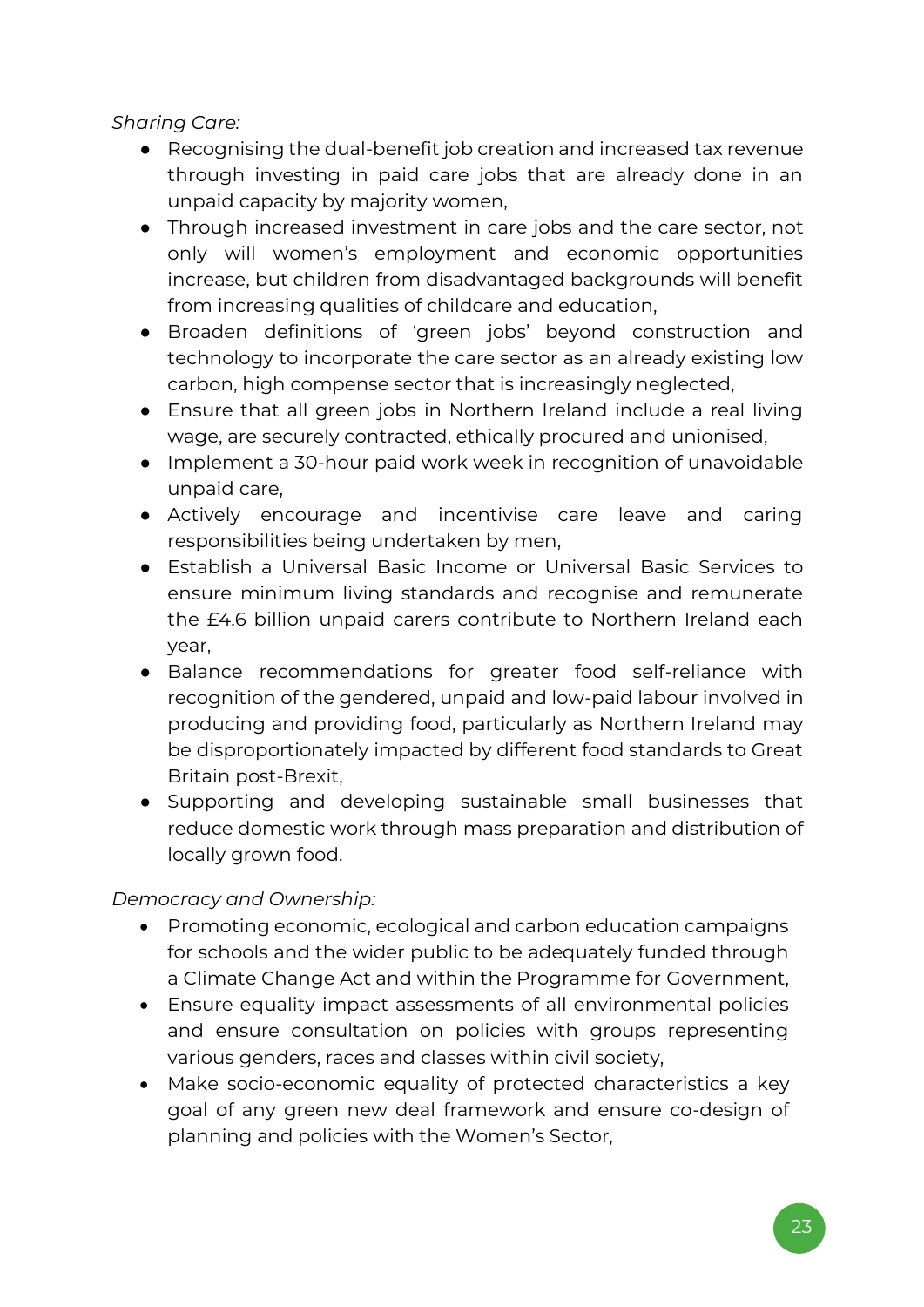• Promote a cultural shift towards valuing care as a key part of the infrastructure of the environment and economy.

*(Inter)national Responsibilities:* 

- Ending the hostile environment in the UK towards migrants and fully remove information exchanges between public bodies (including those in Northern Ireland) and the Home Office,
- Promote fair tax policies which close tax loopholes, redistribute wealth between women and men and hold transnational corporations to account for exploitation of people and harm to the planet,<sup>26</sup>
- Introduce a Bill of Rights for Northern Ireland,
- Protecting human rights, including sexual rights, reproductive rights, and working rights,
- Promote trade justice within supply chains and create ethical procurement guidelines in line with the above recommendations.

Several members of the WPG were on the Gender Equality Strategy Expert Advisory Panel, and we would like to take this opportunity to highlight recommendations made by the expert panel in their report published in March 2021. 27

- Co-design social infrastructure at a local level with the needs of women taken into account. This should include transport which is one of the biggest contributors to climate change, taking into account inadequate rural public transport in Northern Ireland and the fact that women are more likely to rely on public transport.
- Conduct a skills-needs analysis to establish the skills required by men and women to equally participate and benefit from opportunities created in the green economy. The information should be used to create targeted green skills development and training initiatives for both men and women.
- Provide subsidies and other incentives, including paid education leave, to support women, particularly low-income and BAME women, in accessing training and development programmes in high-skilled work in any new green economy.

<sup>&</sup>lt;sup>26</sup> Examples provided by the WBG and WEN include a fossil fuels tax for corporations, a financial transaction tax and reforms of progressive taxation like income and corporation tax.

<sup>&</sup>lt;sup>27</sup> Gender Equality Strategy Expert Advisory Panel Report (2021),<https://bit.ly/2SRZcmu> p.171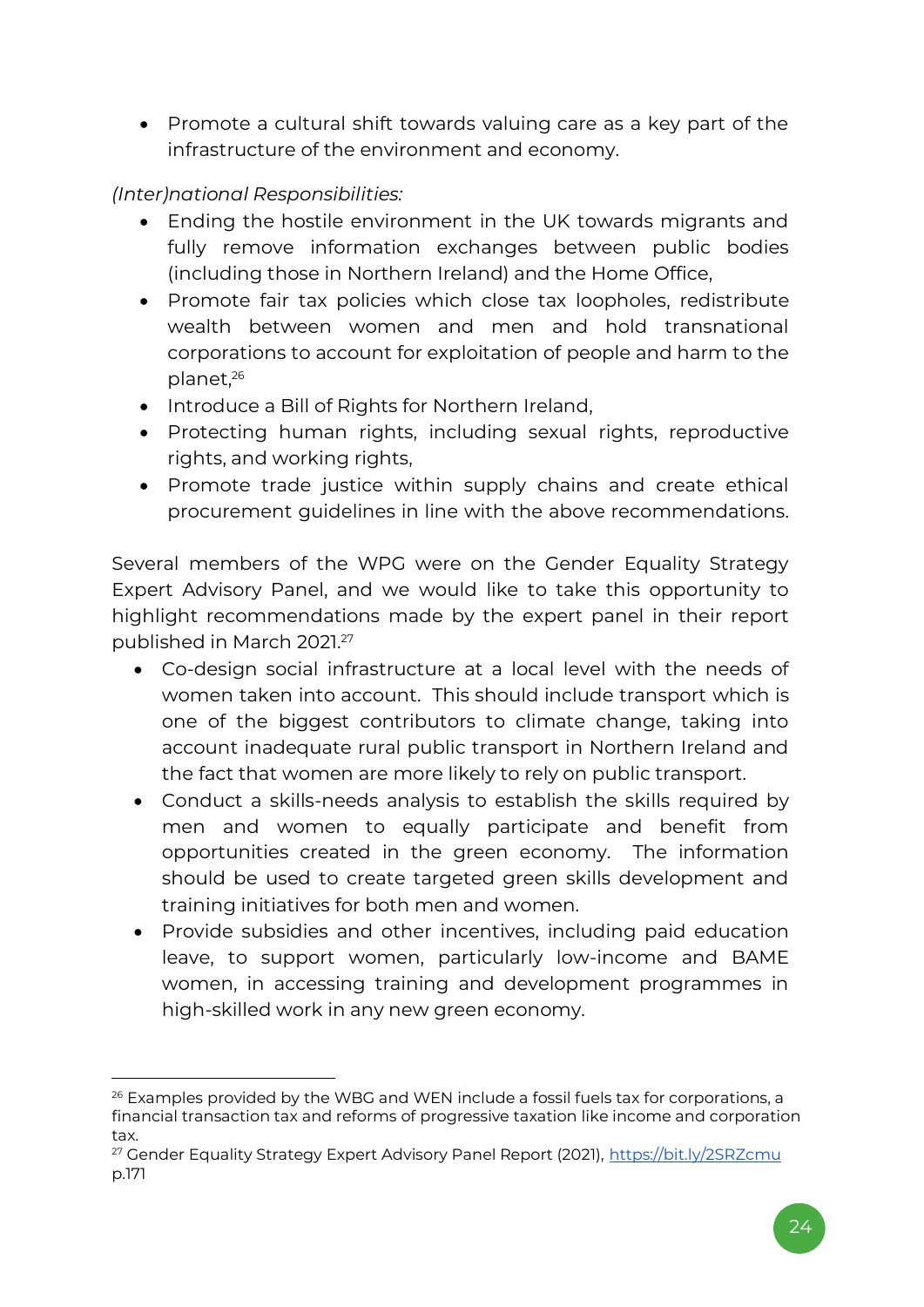- Ensure funding and resource allocation prioritises programs that train women and girls for non-traditional roles to enable them to make the transition into male-dominated occupations in the green economy.
- Ensure that all green jobs in Northern Ireland are paid at a real living wage, are securely contracted, ethically procured and unionised.
- Put in place accountability procedures to ensure all relevant stakeholders are held accountable for operating in a genderresponsive manner to achieve gender equality outcomes in the green economy. This can be done through gender responsive planning, monitoring and evaluation mechanisms to ensure that measures to advance gender equality in the green economy are having the desired impact.
- Invest in gender-disaggregated data which is critical for understanding the constraints affecting women and men's equal representation and participation in green job sectors.
- Broaden definitions of 'green jobs' beyond construction and technology to incorporate the care sector as an already existing low carbon, high recompense sector.
- Promote a cultural shift towards valuing care as a key part of the infrastructure of the environment and economy.
- Recognise the dual-benefit of job creation and increased tax revenue through investing in paid care jobs that are mostly done by women.
- Actively encourage and incentivise care leave and caring responsibilities being undertaken by men.
- Promote economic, ecological and carbon education campaigns for schools and the wider public to be adequately funded through a Climate Change Act and within the Programme for Government.
- Ensure the equal participation of rural women and girls in policy making processes on disaster mitigation and climate change.
- Ensure rural women are a target group in the development and delivery of a new Rural Development Programme for NI.
- Ensure equality impact assessments of all environmental policies and ensure consultation on policies with groups representing all Section 75 characteristics.
- Reallocate spending according to equality, wellbeing and sustainability objectives, for example, from polluting industries to green industries.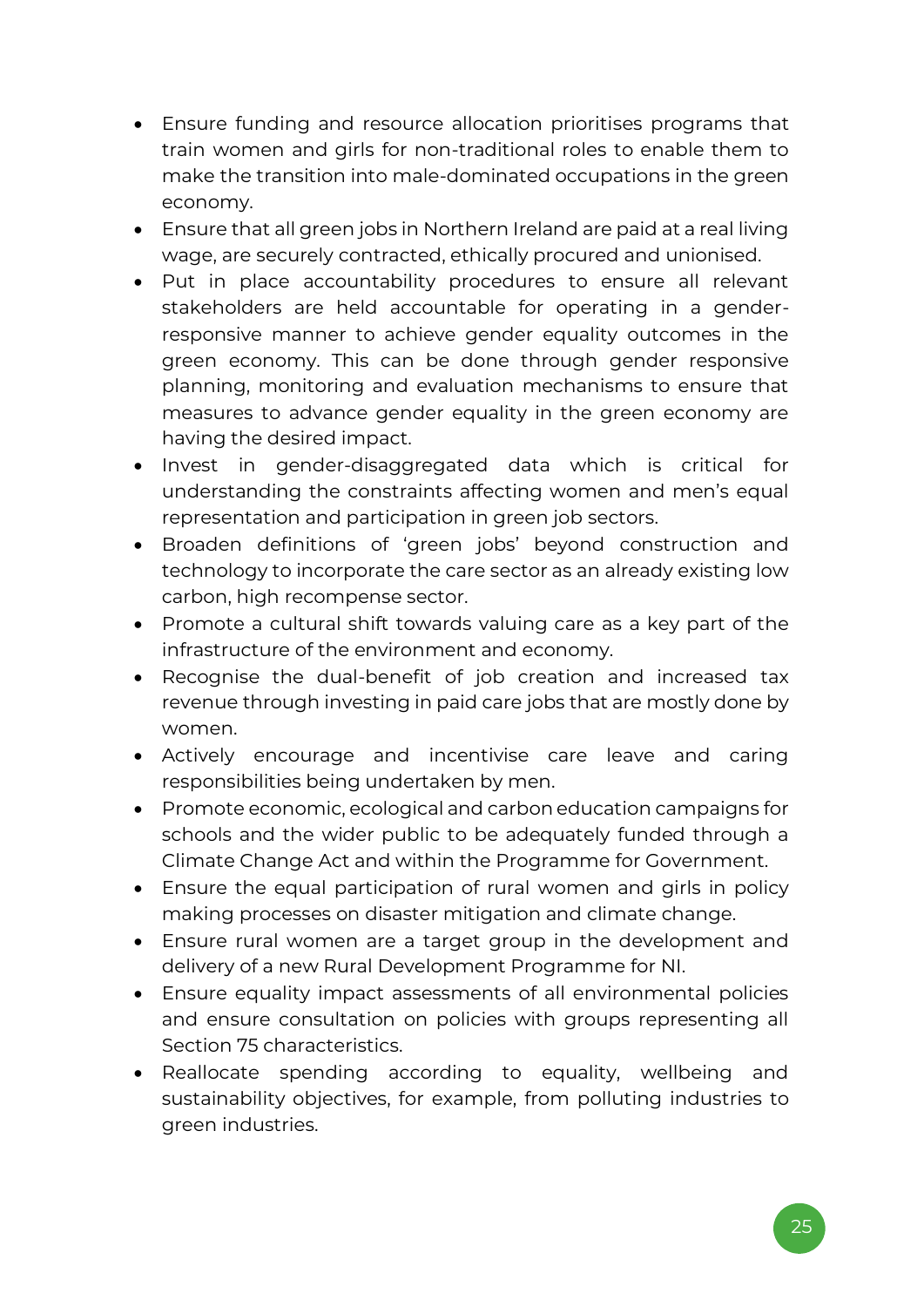# 2. Health Pillar

### <span id="page-25-1"></span><span id="page-25-0"></span>**Overview**

The Health Pillar of the WPG COVID-19 Feminist Recovery Plan highlights the disproportionate health impact of the pandemic on women, particularly in relation to women's mental health, maternal health, waiting lists, abortion access, disabled women, trans healthcare, care work and health inequalities faced by ethnic minority women.

The COVID-19 pandemic, and consequent lockdowns, have had a severe impact on women's mental health. Over the period 27 January to 7 March 2021, more than 4 in 10 (43%) women aged 16 to 29 years experienced depressive symptoms, compared with 26% of men of the same age<sup>28</sup>. Antidepressant prescription rates in Northern Ireland are significantly higher than the rest of the UK. During the year 2020/21 anti-depressants were dispensed to nearly 1 in 5 people in Northern Ireland (over 357,000 people), and 63.7% of these were women.

The Women's Budget Group<sup>29</sup> found that being younger and female was associated with significantly greater levels of stress, anxiety and depression during the COVID-19 pandemic than for other groups. Every week, women in the UK spend 5 more hours on housework and 10 more hours on childcare than men during lockdown. This increased housework and childcare is associated with higher levels of psychological distress for women<sup>30</sup>. The LGBTQ+ community (particularly trans individuals), disabled women, Traveller women and black and minority ethnic women $31$  are also at increased risk of experiencing mental health issues.

A 2019 review of Northern Ireland waiting lists found that a person in Northern Ireland is 48 times more likely than a person in Wales to wait more than a year for care. This has particular impacts for marginalised groups, such as trans people. Currently, Northern Ireland has some of the worst waiting lists and worst future prospects for access to gender-affirming care of any part of the UK and Ireland. Issues around waiting lists in Northern

<sup>&</sup>lt;sup>28</sup> Office for National Statistics (May 2021)<https://bit.ly/35JuiPQ>

<sup>&</sup>lt;sup>29</sup> Women's Budget Group, 'Lessons Learned: Where Women Stand in 2021' (January 2021[\) https://bit.ly/3vQ268K](https://bit.ly/3vQ268K)

<sup>30</sup> Xue, B. and McMunn, A., (August 2020[\) Gender differences in the impact of the Covid-19](https://osf.io/preprints/socarxiv/wzu4t/)  [lockdown on unpaid care work and psychological distress in the UK,](https://osf.io/preprints/socarxiv/wzu4t/) UCL Research Department of Epidemiology & Public Health,<https://bit.ly/3vRshM0>

<sup>&</sup>lt;sup>31</sup> Institute for Conflict Research (December 2015) 'Walking this thin line Report: Black and [Minority Ethnic \(BME\) Experiences of Mental Health Wellbeing in N.Irelan](http://conflictresearch.org.uk/wp-content/uploads/Waking-this-thin-line-Black-and-Minoirty-Ethnic-BME-Experiences-of-Mental-Health-Wellbeing-in-N.Ireland.pdf)d', <https://bit.ly/2TYhkei>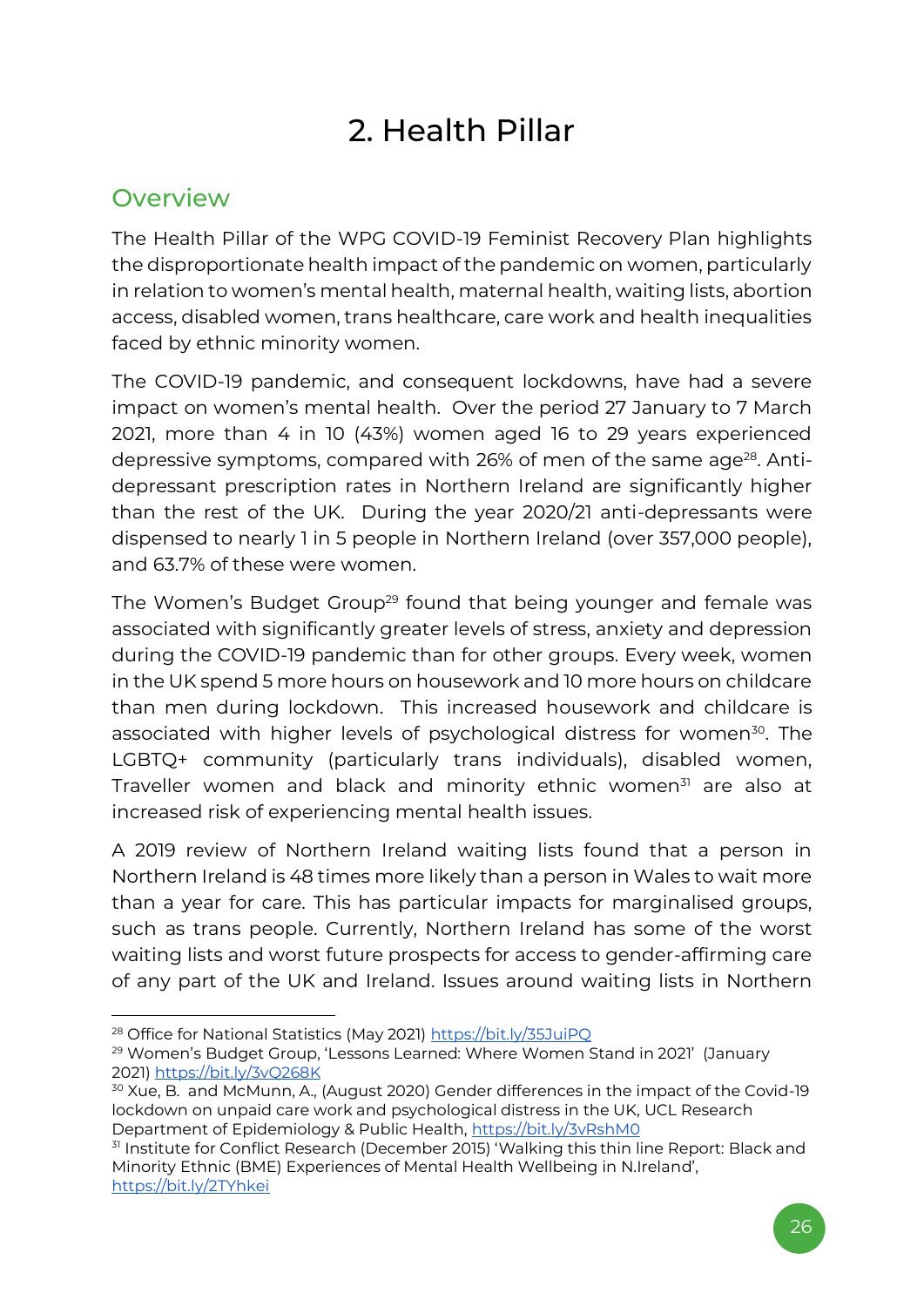Ireland have inevitably been exacerbated by backlogs due to the pandemic. Since 22nd October 2019, new legislation decriminalised abortion in Northern Ireland. However, instead of access becoming mainstreamed within the health service, over a year after the regulations were laid, the Minister for Health has failed to commission the services required by law. Compared with the UK and Ireland, Northern Ireland remains the only place where a safe, cost effective and practical method of abortion care has been denied to individuals seeking abortions.

Northern Ireland remains the only part of the UK with no Mother and Baby Unit (MBU) and women who need hospital care must be admitted to a general psychiatric ward and be separated from their babies. Northern Ireland has lagged behind the rest of the UK for too long with its perinatal mental health care, it is essential that women here receive the same equality of care. Within the UK, Black women are four times more likely to die in pregnancy or childbirth compared to white women, and Asian ethnic backgrounds face twice the risk<sup>3233</sup>. The COVID-19 pandemic has worsened these disparities $^{34}$ .

Members of the migrant community, particularly those without secure immigration status, may be put off from accessing healthcare for themselves or their families during COVID-19 because of the continued operation of 'hostile environment' measures, which have the NHS sharing migrant data with the Home Office. This impacts some of the most vulnerable women in society such as pregnant women, victims of trafficking and domestic violence and persons living with HIV.

In Northern Ireland, only 7% of disabled people are employed, but those who are face low-paid work and underemployment. Disabled women earn 22.1% less than non-disabled men and 11.8% less than disabled men. 26% of households with a disabled person live in poverty, compared to 22% of households overall. It is estimated that disabled women will have lost 13% of their annual net income by 2021, due to cumulative tax-benefit changes and austerity<sup>35</sup>.

<sup>&</sup>lt;sup>32</sup> Hannah Summers (January 2021), 'Black women in the UK four times more likely to die in pregnancy or childbirth', <https://bit.ly/3jsN1Y3>

<sup>&</sup>lt;sup>33</sup> British Medical Journal (January 2021), 'Disparity in maternal death rates because of ethnicity is "unacceptable"', BMJ 2021;372:n152, <https://bit.ly/2UUbg7h>

<sup>34</sup> MBRRACE-UK (December 2020), 'Saving Lives: Improving Mothers' Care', <https://bit.ly/3dsKXvv>

<sup>35</sup> Women's Budget Group (2018), 'Disabled Women and Austerity', (available online): <https://bit.ly/3qouNsi>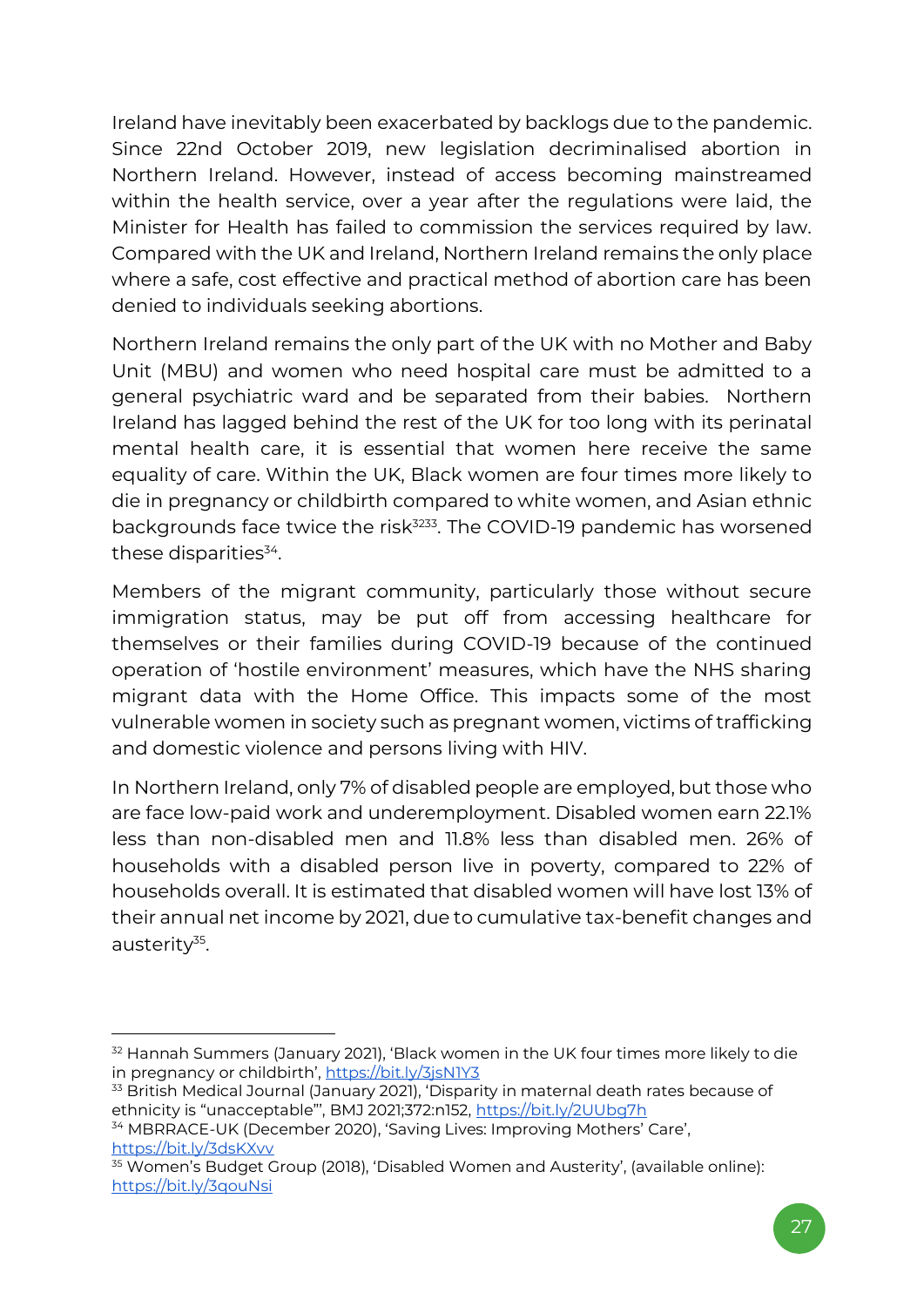### <span id="page-27-0"></span>Recommendations

2.1 Mental Health Concerns due to COVID-19

- Increase the budget for mental health services as a result of greater demands arising from the pandemic.
- Developing pandemic-related mental health policies to take into account those who have been most impacted including women, young people, those on low incomes, BAME and LGBTQ+ people and carers. Government should devise policies that consider the mental health impacts on these groups and provide funding and services to specifically improve their mental health and economic wellbeing.
- Health and Social Care Trusts should ensure carers in Northern Ireland are informed of their right to a Carer's Assessment so that carers are alerted to the mental health supports available to them and to help ensure that those at most risk of poor wellbeing and burn out get the support they need.
- Identify carers as a priority group requiring emotional support services and develop agreed pathways for them to access mental health interventions.
- Reducing poverty through significant investment in welfare and debt prevention to ensure people have sufficient income to live on both during the crisis and into the future as society gradually emerges from the pandemic and its longer-term impacts - see sections 1.4-1.5.
- Improving access to culturally competent sexual health services (reducing STI/HIV anxiety).
- Decommodifying housing and ensuring quick access to alternative accommodation in cases of DV/SV/homo- + trans-phobia from housemates and family.
- Improving cultural competency within drug cessation services, safe injection rooms, etc.
- Removing crisis/mental health response from PSNI duties, developing emergency community healthcare support for mental health crisis situations.
- Adequate long-term funding must be provided to the wider women's sector and to the network of women's centres across Northern Ireland for their work on mental health issues. Funding and support must be increased so that they can continue, develop and strengthen their work in relation to mental health which has seen increased demand as a result of the pandemic and which is unlikely to diminish for some considerable time.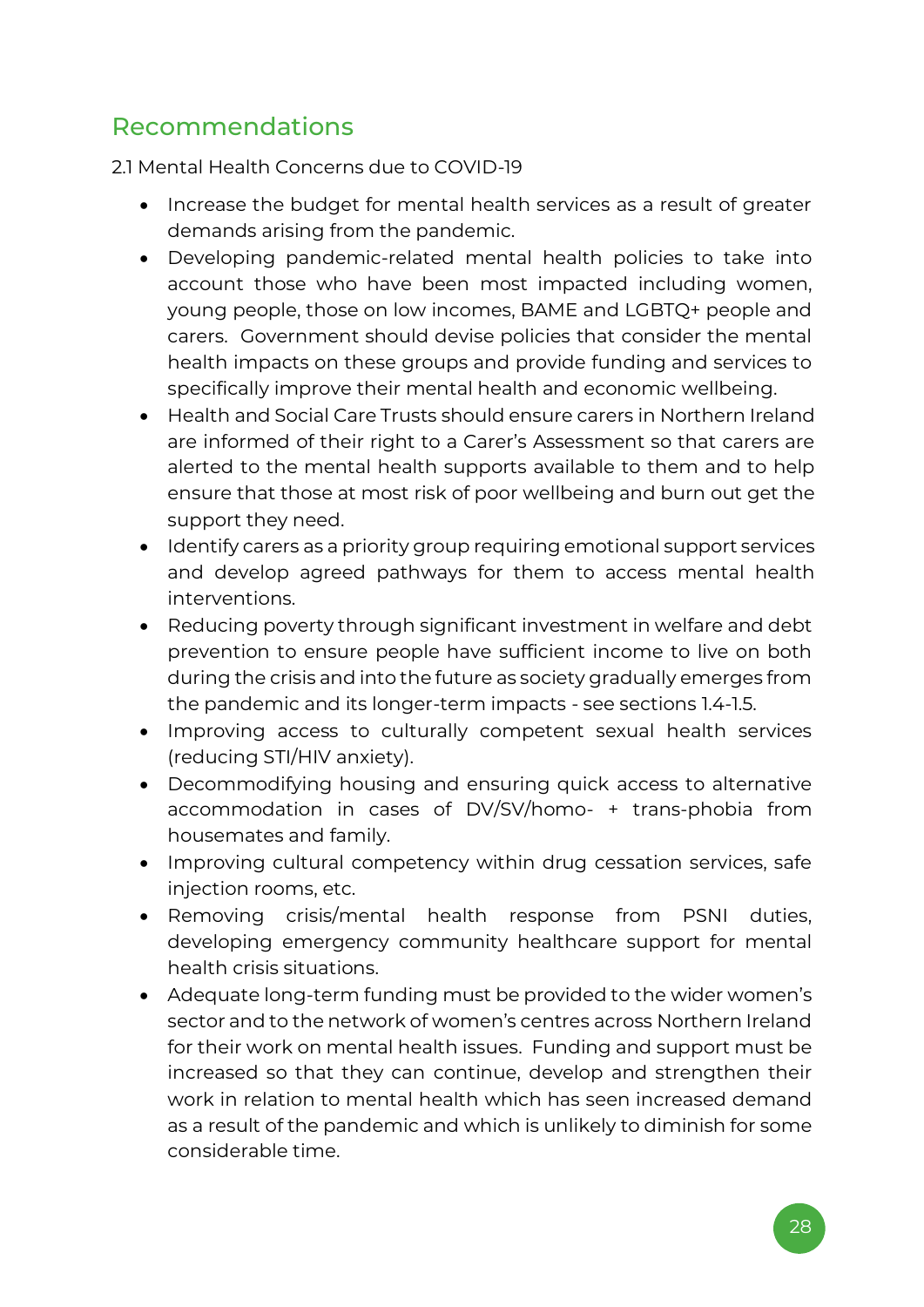2.2 Women with Caring Responsibilities and Dependents

- Urgent action is needed to address the increasing mental health concerns of carers.
- The needs of carers' health should be a priority in any recovery planning in Northern Ireland.

#### 2.3 Health Impacts of Austerity on Women

In the context of an upcoming recession due to COVID-19, we support recommendations from the British Medical Association to increase investment in social protection systems - such as unemployment programmes, housing support and income maintenance - to counter the projected recession and austerity and to;

● Increase investment in healthcare and public health services in the short and long-term, including adequate funding for evidence based preventative and early intervention services.

#### 2.4 Disabled Women

- Ensure that programmes and policies dealing with the elimination of exploitation, violence and abuse contain specific actions for disabled women.
- Urgently address the issue of disabled women being denied the same access to maternal health services, including sexual and reproductive health, as other women.
- Promote the employment of disabled women in all sectors, and support entrepreneurship development.
- Urgently review the Access to Work Scheme to improve disabled women's ability to overcome structural barriers to employment.
- Introduce staff education programmes, based on the social model of disability, to effect attitudinal change in all sectors; but particularly health and education sectors.
- Urgently address and reform the Personal Independence Payment (PIP) application process, Universal Credit and Welfare Reform, to prevent any further discrimination against disabled women in Northern Ireland.
- Increase mental health funding to be allocated for those facing intersectional discrimination such as disabled people, people of colour, members of the LGBTQI+ community and those on low incomes.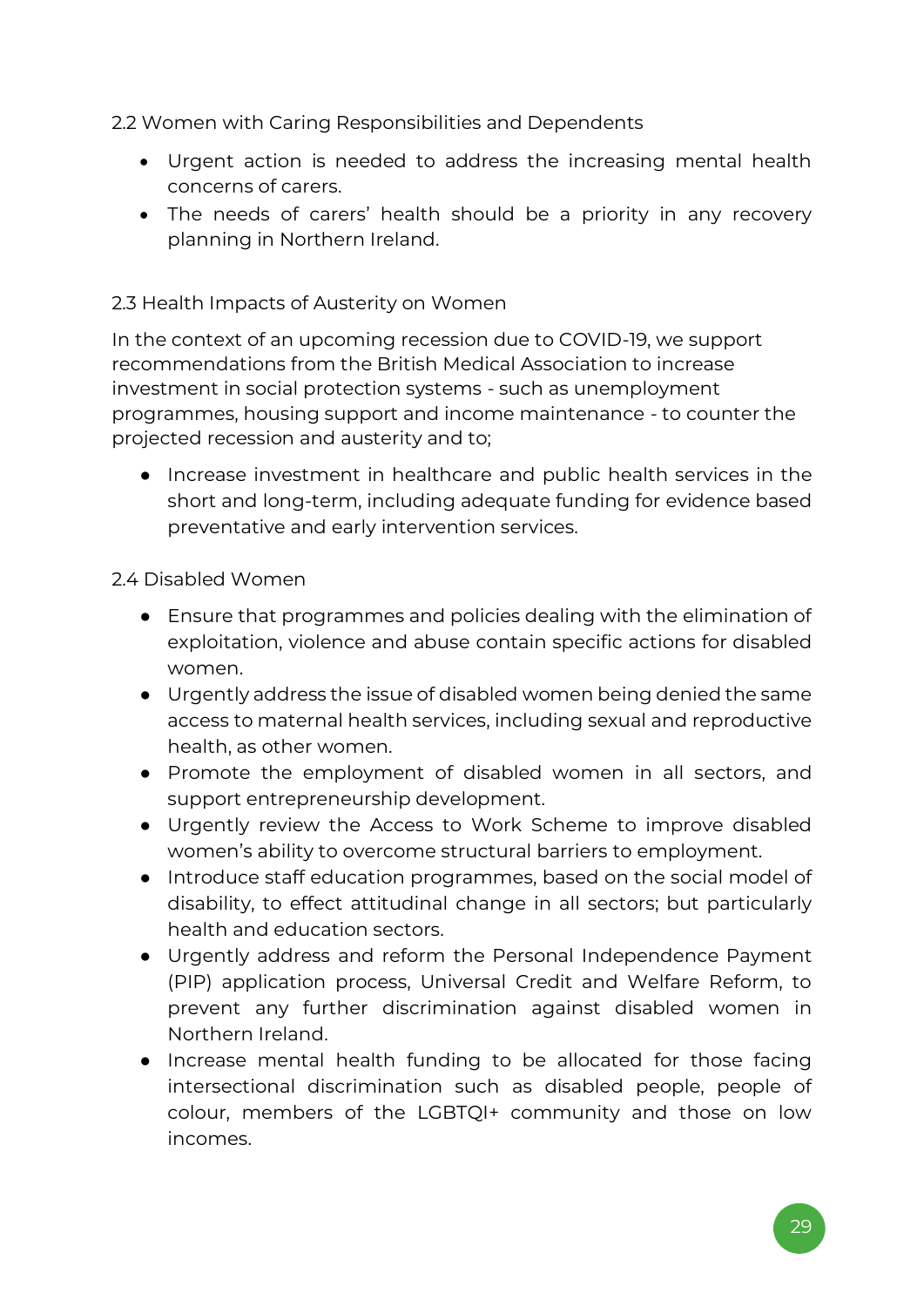- Develop an inquiry into accessibility and independent living during the pandemic and implement accessibility measures to support all forms of independent living including BSL/ISL interpretation with all public provisions, accessible online bookings for essential services such as supermarkets and more.
- Fnsure COVID-19 information is available in accessible formats such as Easy read, Large print, and in BSL/ISL and in various languages.
- Ensure all essential public broadcasts and NI Assembly updates are translated into BSL and ISL. Ensure people are aware of the alternative services, volunteer programmes, and how to access them including those not able to access the internet.
- There should be intersectional strategies for future emergencies on the groups that share protected characteristics so that disabled people impacted will not be deprived of food, similar to that of a crisis zone.
- Safeguarding of volunteers and carers should be reviewed to ensure that disabled people are not put at further risk.
- Ensure personal assistants and family carers are allowed to accompany disabled people with other physical or communication support needs at any time they are in hospital.
- Inquiry into the deaths of disabled people during the pandemic.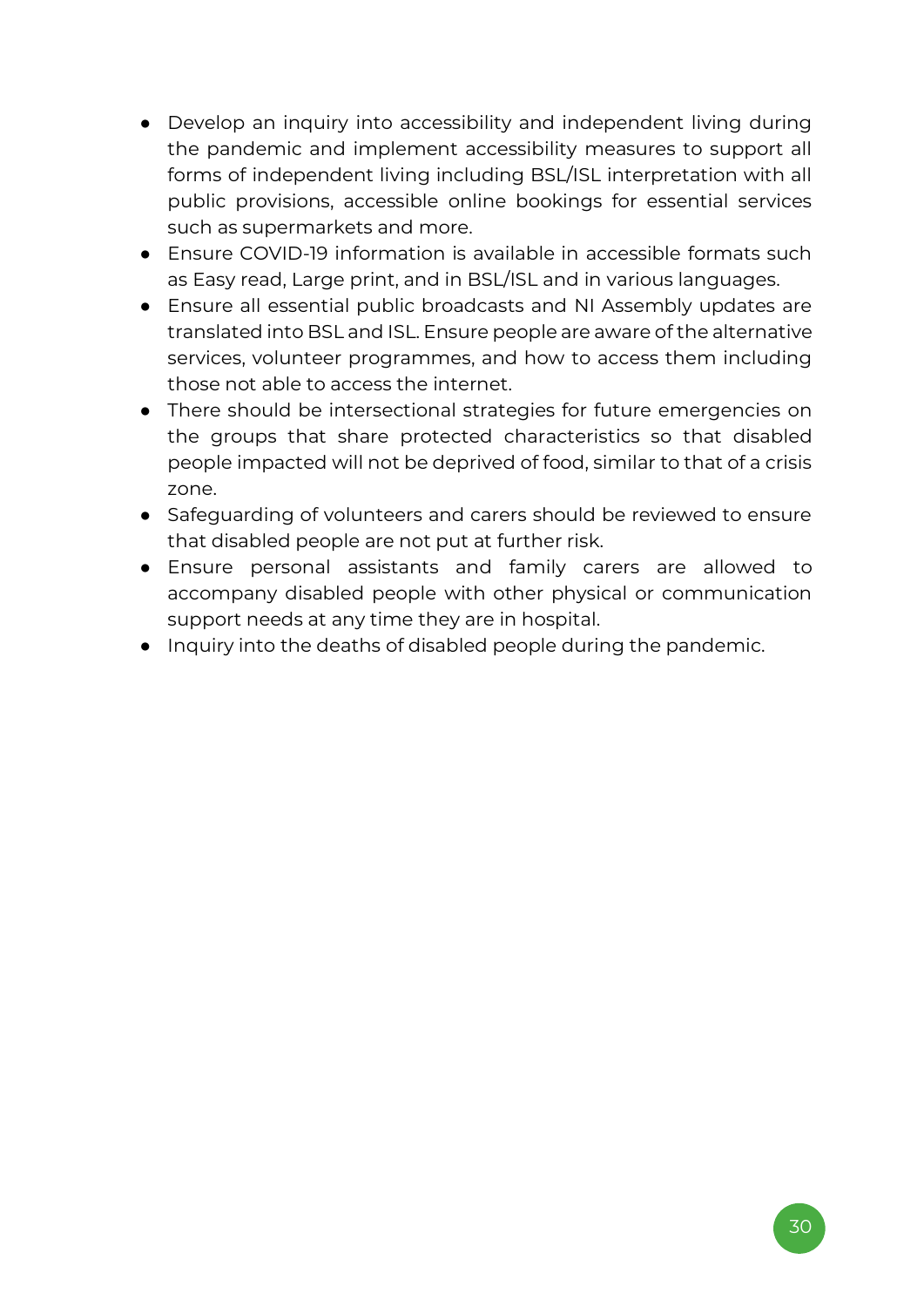## 3. Social Justice Pillar

### <span id="page-30-1"></span><span id="page-30-0"></span>**Overview**

The Social Justice Pillar of the WPG COVID-19 Feminist Recovery Plan highlights a range of social justice issues that disproportionately impact women, particularly women from marginalised communities such as trans women, ethnic minority women, LGBTQ+ women, Traveller women and disabled women. Topics covered in this Pillar include racial justice, women in politics, public life, peacebuilding and decision-making, restorative justice, the digital divide, no recourse to public funds, and women in prisons.

Racism is not a problem confined to the USA or Great Britain but is an issue that is highly prevalent in Northern Ireland. In 2016-17, statistics show that racially motivated hate crime overtook sectarian hate crimes<sup>36</sup> for the first time in the history of Northern Ireland. More recently, the PSNI recorded 936 racist incidents including 626 racist crimes<sup>37</sup> between April 2019 and March 2020. The issue of policing is inextricably linked to the matter of racial justice and has been brought to the forefront in the Northern Ireland context with the disproportionate policing of the Black Lives Matter protests in 2020.

Women in Northern Ireland are under-represented in all areas of politics, public life, peacebuilding and decision-making. The COVID-19 crisis with its particular impacts on women's income, socioeconomic independence and increased caring responsibilities has compounded barriers to women's involvement in peacebuilding and decision-making processes. In the context of COVID-19 recovery planning, it is imperative that women are included in decision-making across all departments in Northern Ireland.

The UK government has committed to implementing the principles of UNSCR 1325 in Northern Ireland. However, dispute over the legal status of the conflict in Northern Ireland continues to preclude application of UNSCR 1325 on Women, Peace and Security to the region in full. Women need to be heard and have an equal role in peacebuilding and leadership at all levels, in line with the principles of UNSCR 1325. However, extensive

<sup>&</sup>lt;sup>36</sup> Police Service of Northern Ireland Trends in Hate Motivated Incidents and Crimes Recorded by the Police in Northern Ireland 2004/05 to 2017/18 Annual Bulletin published 31 October 2018, p.6:<https://bit.ly/3vRKpoY>

<sup>&</sup>lt;sup>37</sup> Incidents and Crimes with a Hate Motivation Recorded by the Police in Northern Ireland Update to 31 March 2020 published 15 May 2020, p.4:<https://bit.ly/3wWgehW>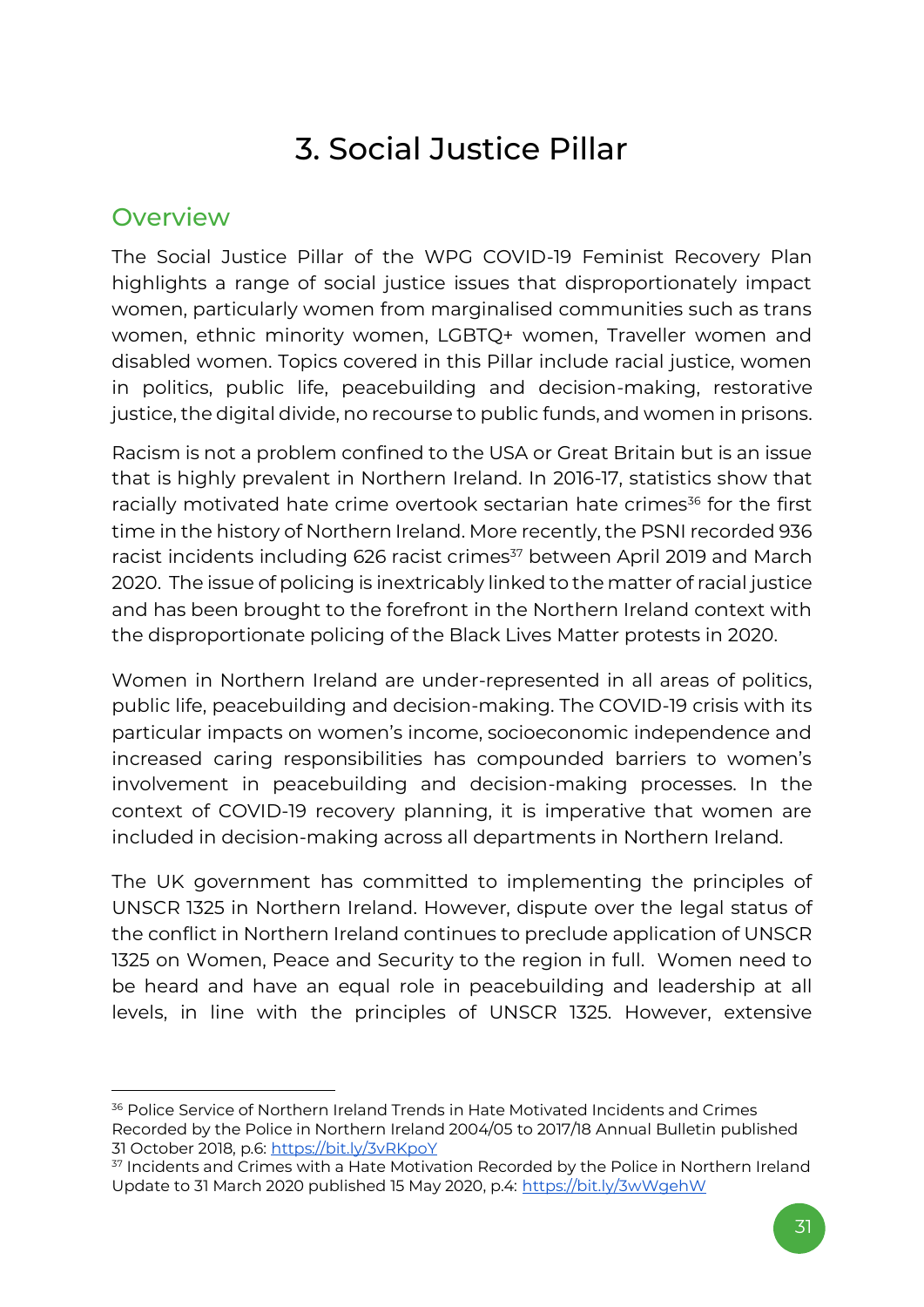consultation with women<sup>38</sup> has found that this is far from being the case. Restorative justice must be entirely victim-led and should only be an option in cases of "low-level" crimes, and not in cases of domestic abuse. Restorative justice, even if victim-led, is not appropriate if there are power disparities between participants, and in the case of a victim and abuser, power resides with the abuser by the nature of the offence.

NI has the lowest level of superfast broadband in the UK and access to digital technologies remains limited in the region, primarily due to uneven broadband access and coverage, especially in rural areas<sup>39</sup>. The COVID-19 pandemic has highlighted the gendered nature of the digital divide, with reports of mothers struggling to support their children's education on mobile phones or on a single family laptop. Newcomer, asylum seeking and refugee families also face distinct challenges in accessing affordable internet services, which are critical for them to maintain contact with their extended families and to support their health and wellbeing.

The 'No Recourse to Public funds' condition means that migrants in the UK face barriers in accessing social security. Since 2012, a 'NRPF condition' has been imposed on nearly all migrants granted the right to live or work in the UK (around 1.376 million people<sup>40</sup>). This policy disproportionately impacts vulnerable groups such as single parent households, pregnant women and people subject to domestic violence, leaving them without the safety net of social welfare and throwing families into destitution.<sup>41</sup>

Rates of women's imprisonment have been increasing since 2000 and continue to rise significantly. Evidence suggests that most women prisoners are imprisoned for low-level offences<sup>42</sup>. Women in prisons in Northern Ireland are predominantly non-violent offenders and tend to commit "victimless crimes" such as theft (which accounts for 30% of women's offences in Northern Ireland). These crimes are often survival-based and connected to poverty, homelessness and mental health issues. The WPG is also deeply concerned about the detention of trafficking victims and asylum-seeking refugee and migrant women in Northern Ireland.

<sup>38</sup> Hinds, B and Donnelly D (2014[\)](http://www.google.co.uk/url?sa=t&rct=j&q=&esrc=s&source=web&cd=1&cad=rja&uact=8&ved=0ahUKEwiNxNKj8YLbAhWlC8AKHT0CC2oQFggnMAA&url=http%3A%2F%2Freview.table59.co.uk%2Fwrda%2Fwp-content%2Fuploads%2F2017%2F05%2FToolkit_Booklet.pdf&usg=AOvVaw3LK3ABCam-zqXiyxOwr) Women, Peace and Security: Women's Rights and Gender Equality - [Strategic Guide and Toolkit,](http://www.google.co.uk/url?sa=t&rct=j&q=&esrc=s&source=web&cd=1&cad=rja&uact=8&ved=0ahUKEwiNxNKj8YLbAhWlC8AKHT0CC2oQFggnMAA&url=http%3A%2F%2Freview.table59.co.uk%2Fwrda%2Fwp-content%2Fuploads%2F2017%2F05%2FToolkit_Booklet.pdf&usg=AOvVaw3LK3ABCam-zqXiyxOwr) https://bit.ly/2TY2GUo

<sup>&</sup>lt;sup>39</sup> OFcom (2020), 'Connected Nations 2020 Northern Ireland Report' <https://bit.ly/3qlTi9j> <sup>40</sup> The Migration Observatory (June 2020), [Between a rock and a hard place: the Covid-19](https://migrationobservatory.ox.ac.uk/resources/commentaries/between-a-rock-and-a-hard-place-the-covid-19-crisis-and-migrants-with-no-recourse-to-public-funds-nrpf/)  [crisis and migrants with No Recourse to Public Funds \(NRPF\),](https://migrationobservatory.ox.ac.uk/resources/commentaries/between-a-rock-and-a-hard-place-the-covid-19-crisis-and-migrants-with-no-recourse-to-public-funds-nrpf/)<https://bit.ly/3zON9qt> <sup>41</sup> Maternity Action (June 2020) [Migrant Women, No Recourse](https://maternityaction.org.uk/2020/06/migrant-women-no-recourse-to-public-funds-and-the-pandemic/?utm_source=rss&utm_medium=rss&utm_campaign=migrant-women-no-recourse-to-public-funds-and-the-pandemic) to Public Funds and the [Pandemic,](https://maternityaction.org.uk/2020/06/migrant-women-no-recourse-to-public-funds-and-the-pandemic/?utm_source=rss&utm_medium=rss&utm_campaign=migrant-women-no-recourse-to-public-funds-and-the-pandemic)<https://bit.ly/2Uv5eKa>

<sup>42</sup> Department of Justice (2019), 'The Northern Ireland Prison Population 2018/19', <https://bit.ly/2SXzMDT>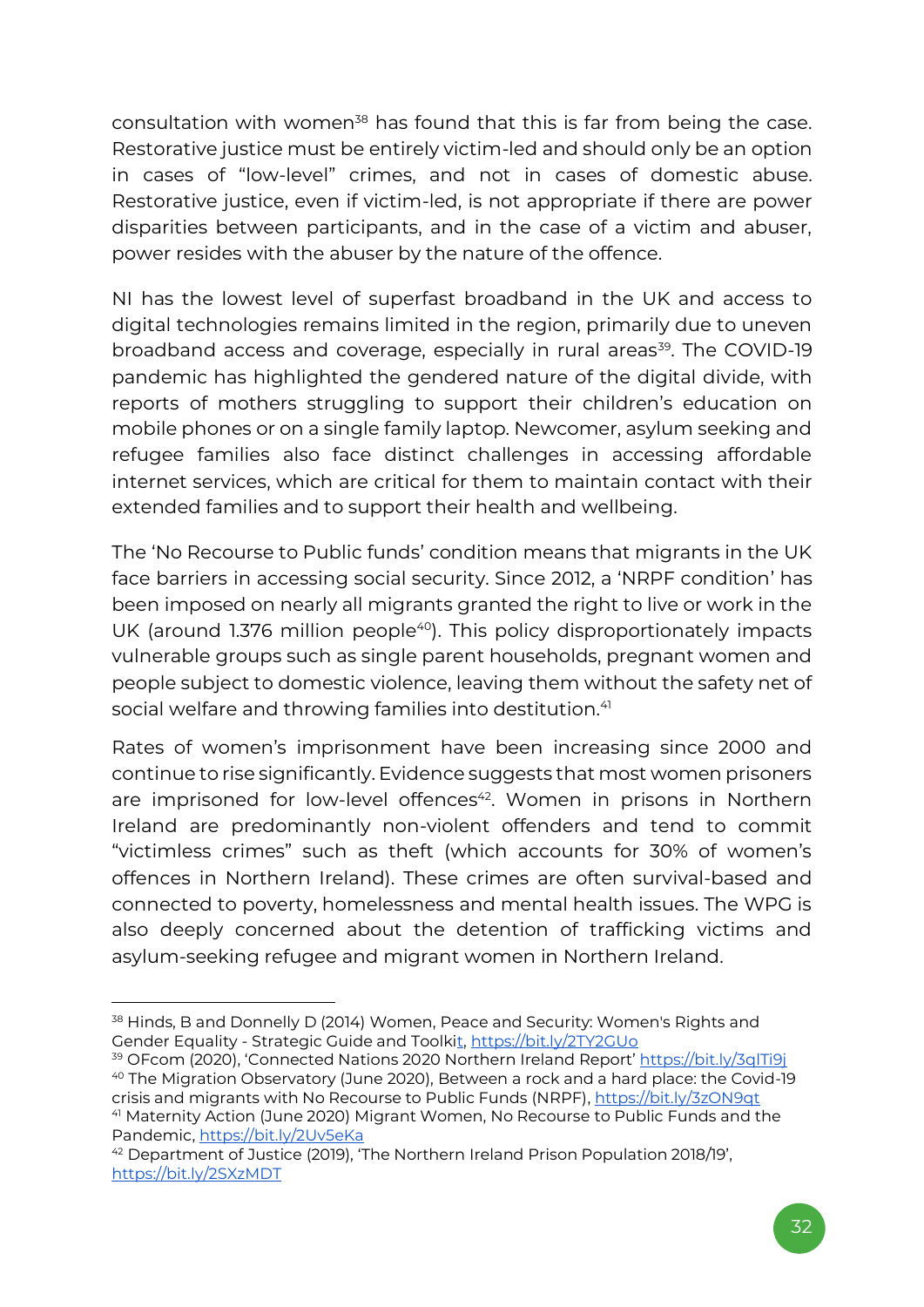### <span id="page-32-0"></span>Recommendations

3.1 Digital Divide and Access Poverty

- The NI Executive should publish a (co-designed) digital inclusion strategy, which is aligned with other anti-poverty efforts and responsive to the real life issues that emerged during the pandemic. This should complement existing strategies on the expansion of digital technologies within NI and inform all work being undertaken to expand and improve internet access in NI.
- Strengthen access to high quality broadband services across Northern Ireland.
- Work with telecommunications providers to ensure access to affordable broadband services.
- Provide a paper alternative to any future digital 'vaccine passport'.
- Expand and promote more widely the '[Go ON NI](https://www.nidirect.gov.uk/campaigns/go-on-ni)' scheme to improve digital literacy in NI.
- Work with the women's sector to ensure women have the appropriate skills to benefit from digital services and communications technologies.
- Ensure women, including women end users, are engaged in development of digital technologies and services, including artificial intelligence and assistive technologies.